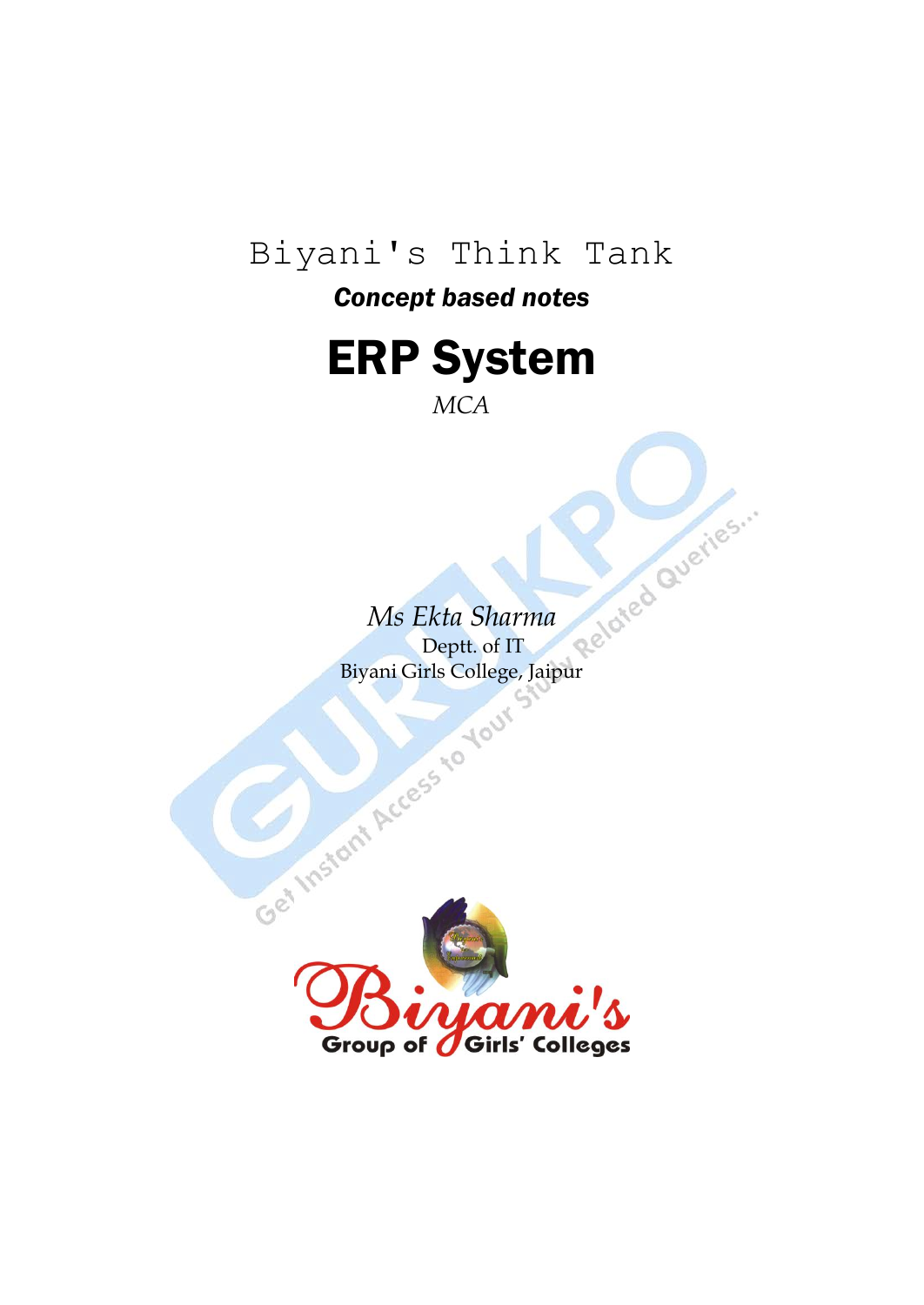*Published by :* **Think Tanks Biyani Group of Colleges**

*Concept & Copyright :* **Biyani Shikshan Samiti** Sector-3, Vidhyadhar Nagar, Jaipur-302 023 (Rajasthan) Ph : 0141-2338371, 2338591-95 • Fax : 0141-2338007<br>
E-mail : acad@biyanicolleges.org<br>
Website :www.gurukpo.com; www.biyanicolleges.org<br>
Edition : 2012 E-mail : acad@biyanicolleges.org Website :www.gurukpo.com; www.biyanicolleges.org

**Edition : 2012**

While every effort is taken to avoid errors or omissions in this Publication, any mistake or omission that may have crept in is not intentional. It may be taken note of that neither the publisher nor the author will be responsible for any damage or loss of any kind arising to anyone in any manner on account of such errors and omissions.

 $\overline{\phantom{a}}$ 

*Leaser Type Setted by :* **Biyani College Printing Department**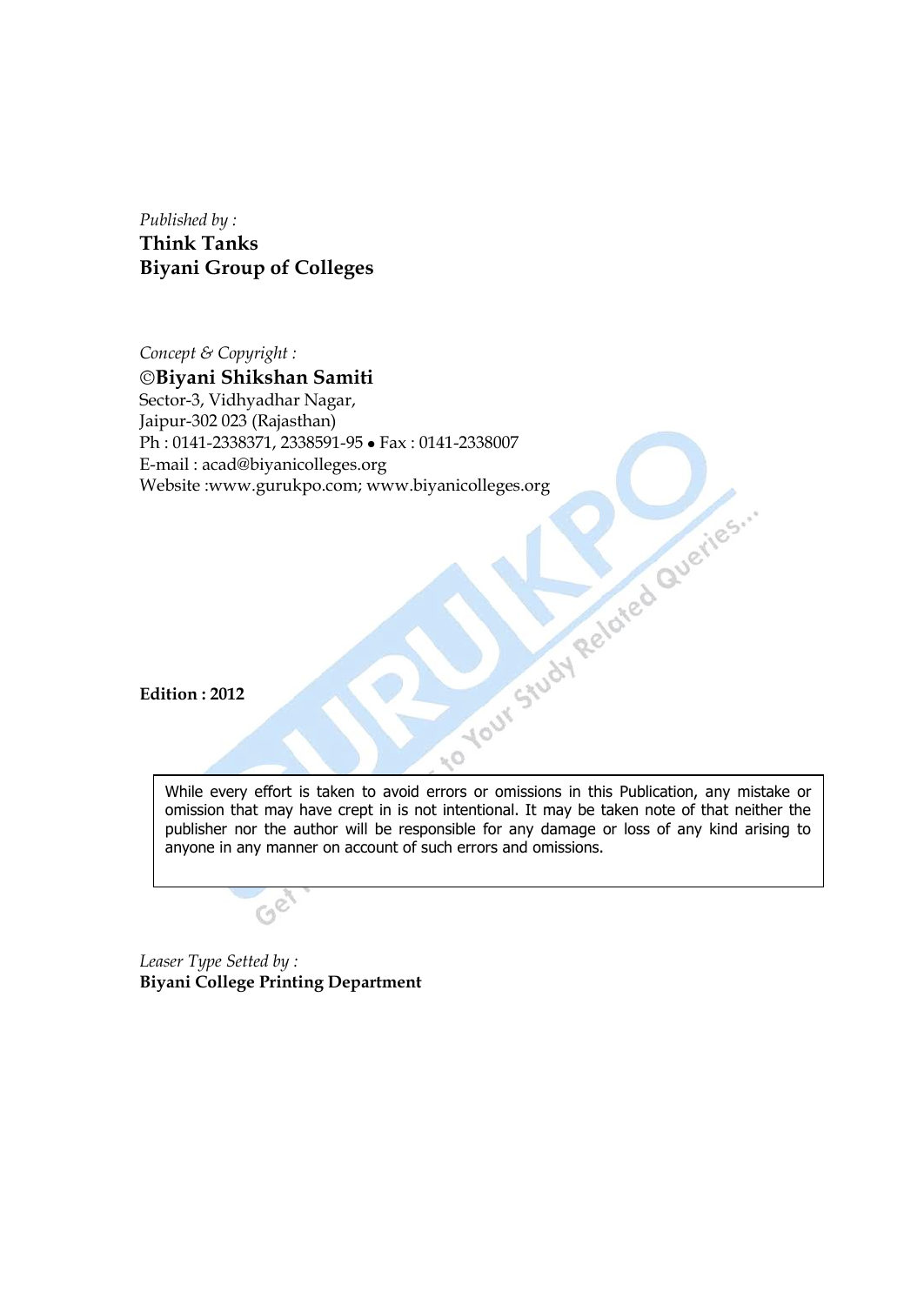# **Preface**

am glad to present this book, especially designed to serve the needs of the students. The book has been written keeping in mind the general weakness in understanding the fundamental concepts of the topics. The book is self-explanatory and adopts the "Teach Yourself" style. It is based on question-answer pattern. The language of book is quite easy and understandable based on scientific approach.

Any further improvement in the contents of the book by making corrections, omission and inclusion is keen to be achieved based on suggestions from the readers for which the author shall be obliged.

I acknowledge special thanks to Mr. Rajeev Biyani, *Chairman* & Dr. Sanjay Biyani, *Director* (*Acad.*) Biyani Group of Colleges, who are the backbones and main concept provider and also have been constant source of motivation throughout this endeavour. They played an active role in coordinating the various stages of this endeavour and spearheaded the publishing work.

I look forward to receiving valuable suggestions from professors of<br>us educational institutions, other faculty members and students for<br>ovement of the quality of the book. The reader may feel free to send in<br>comments and various educational institutions, other faculty members and students for improvement of the quality of the book. The reader may feel free to send in their comments and suggestions to the under mentioned address.

**Author**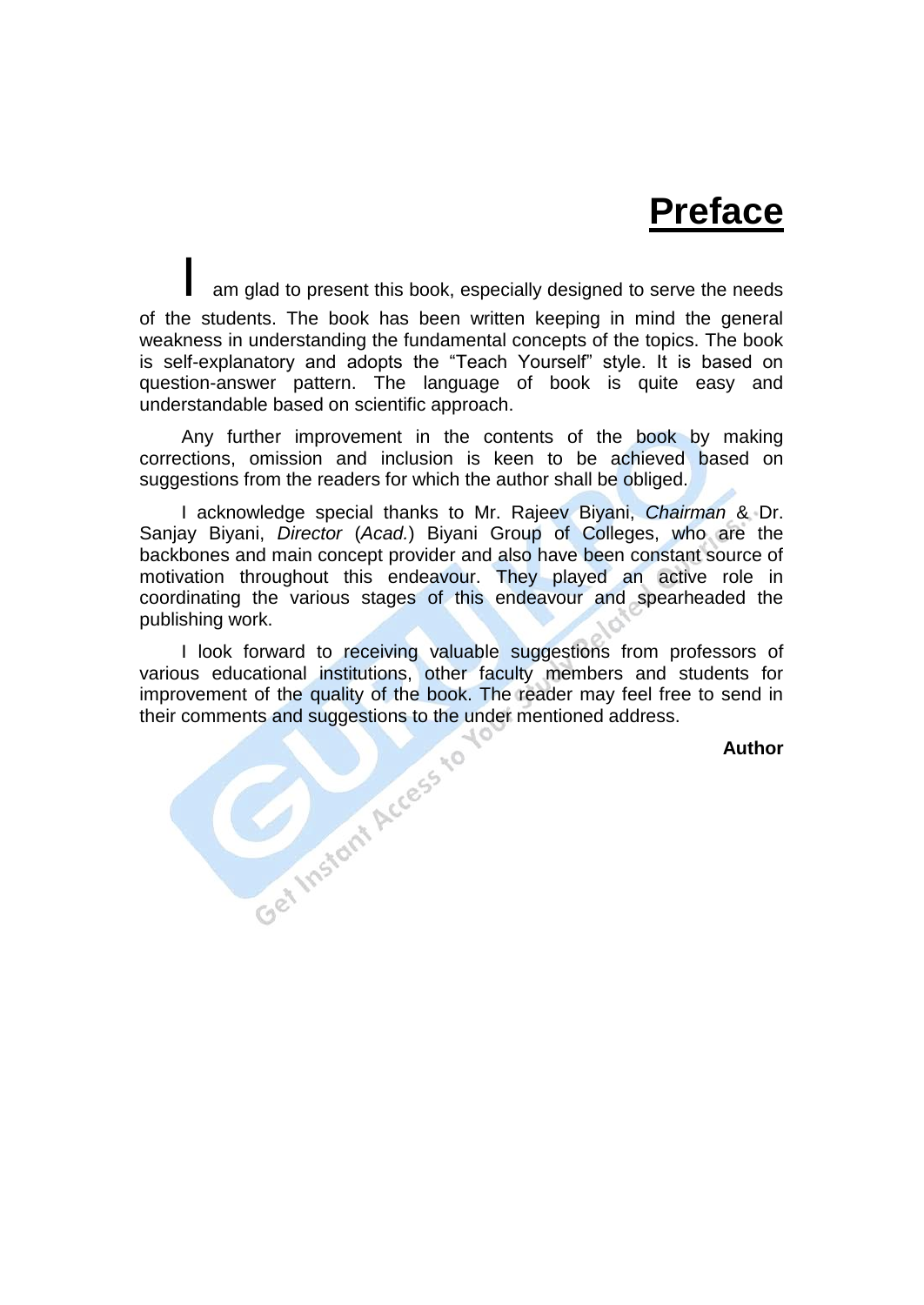## **ERP System**

Enterprise wide information system, Custom built and packaged approaches, Needs and

Evolution of ERP Systems, Common myths and evolving realities, ERP and Related Technologies, Business Process Reengineering and Information Technology, Supply Chain Management, Relevance to Data Warehousing, Data Mining and OLAP, ERP Drivers, Decision support system.

ERP Domain, ERP Benefits classification, Present global and Indian market scenario, milestones and pitfalls, Forecast, Market players and profiles, Evaluation criterion for ERP product, ERP Life Cycle: Adoption decision, Acquisition, Implementation, Use & Maintenance, Evolution and Retirement phases, ERP Modules. phases, ERP Modules.

Framework for evaluating ERP acquisition, Analytical Hierarchy Processes (AHP), Applications of AHP in evaluating ERP, Selection of Weights, Role of consultants, vendors and users in ERP implementation; Implementation vendors evaluation criterion, ERP Implementation approaches and methodology, ERP implementation strategies, ERP Customization, ERP-A manufacturing Perspective.

Critical success and failure factors for implementation, Model for improving ERP effectiveness, ROI of ERP implementation, Hidden costs, ERP success inhibitors and accelerators, Management concern for ERP success, Strategic Grid: Useful guidelines for ERP Implementations.

Technologies in ERP Systems and Extended ERP, Case Studies Development and Analysis of ERP Implementations in focusing the various issues discussed in above units through Soft System approaches or qualitative Analysis tools, Learning and Emerging Issues, ERP and ECommerce.

Concept of E-Governance : Concept, E-Governance frame work, area of application like public sector, service industry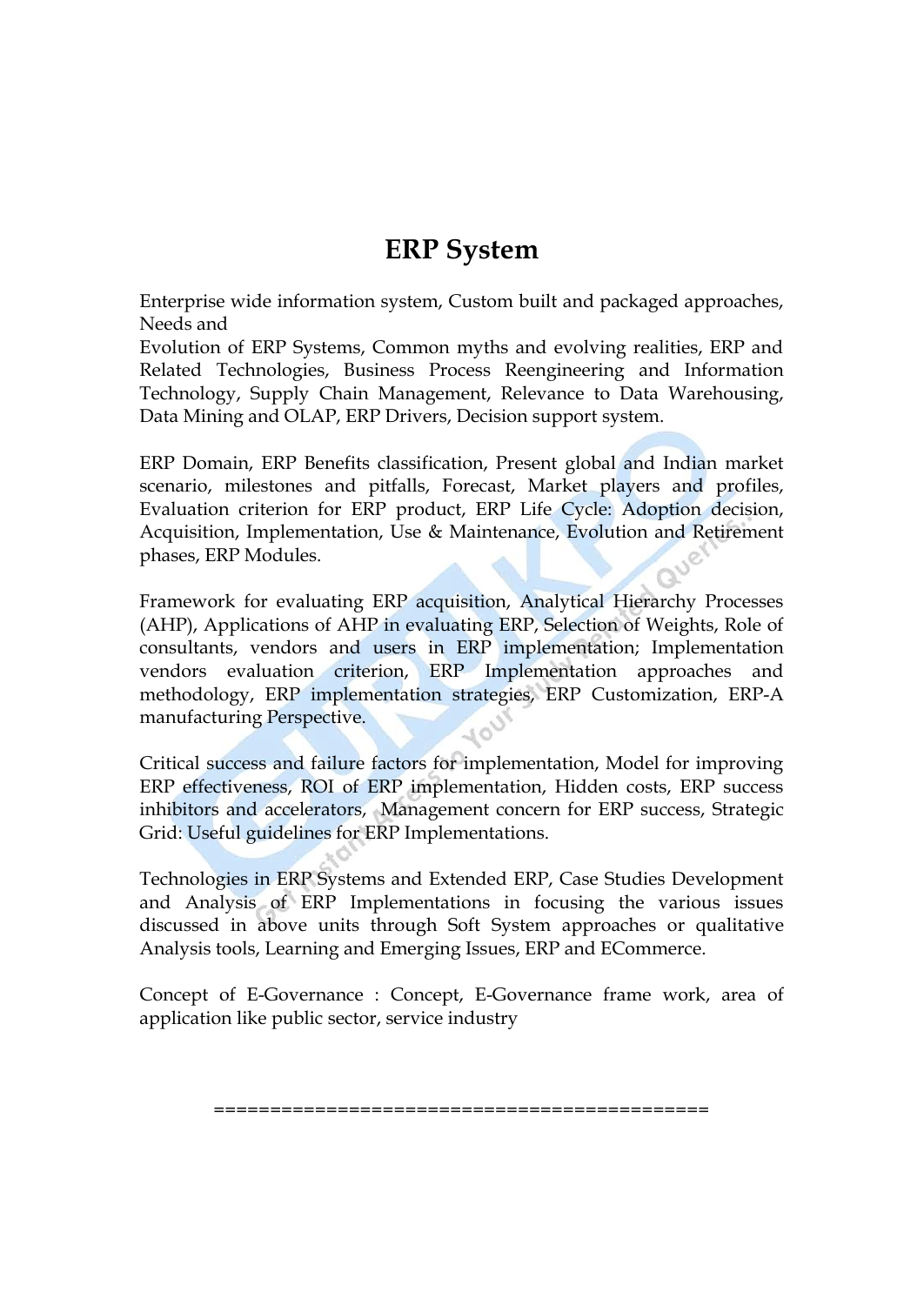## **UNIT-1**

### **Q.1 What is ERP? Describe it's needs.**

Ans. ERP is the short form of Enterprise Resource Planning. In an organization there are many important processes such as customer order fulfillment and manufacturing etc.

ERP uses ERP software applications to automate or advance the performance of an organization. ERP System



ERP software designed to automate and integrated major/important business process of a company. ERP system tries to integrate all data and process of an organization. ERP software perform multiple tasks which integrate different process like functional, department, product planning, part purchasing, inventory control, product circulation to order tracking.

#### **Q.2 Explain evolution of ERP System**.

Ans. Evolution in ERP:

In 1960"s business had to depend on the traditional ways of managing all major business processes to ensure smooth functioning of the company. These theories are called classical inventory management. In this the most popular technique as EOQ (Economic Order Quantity).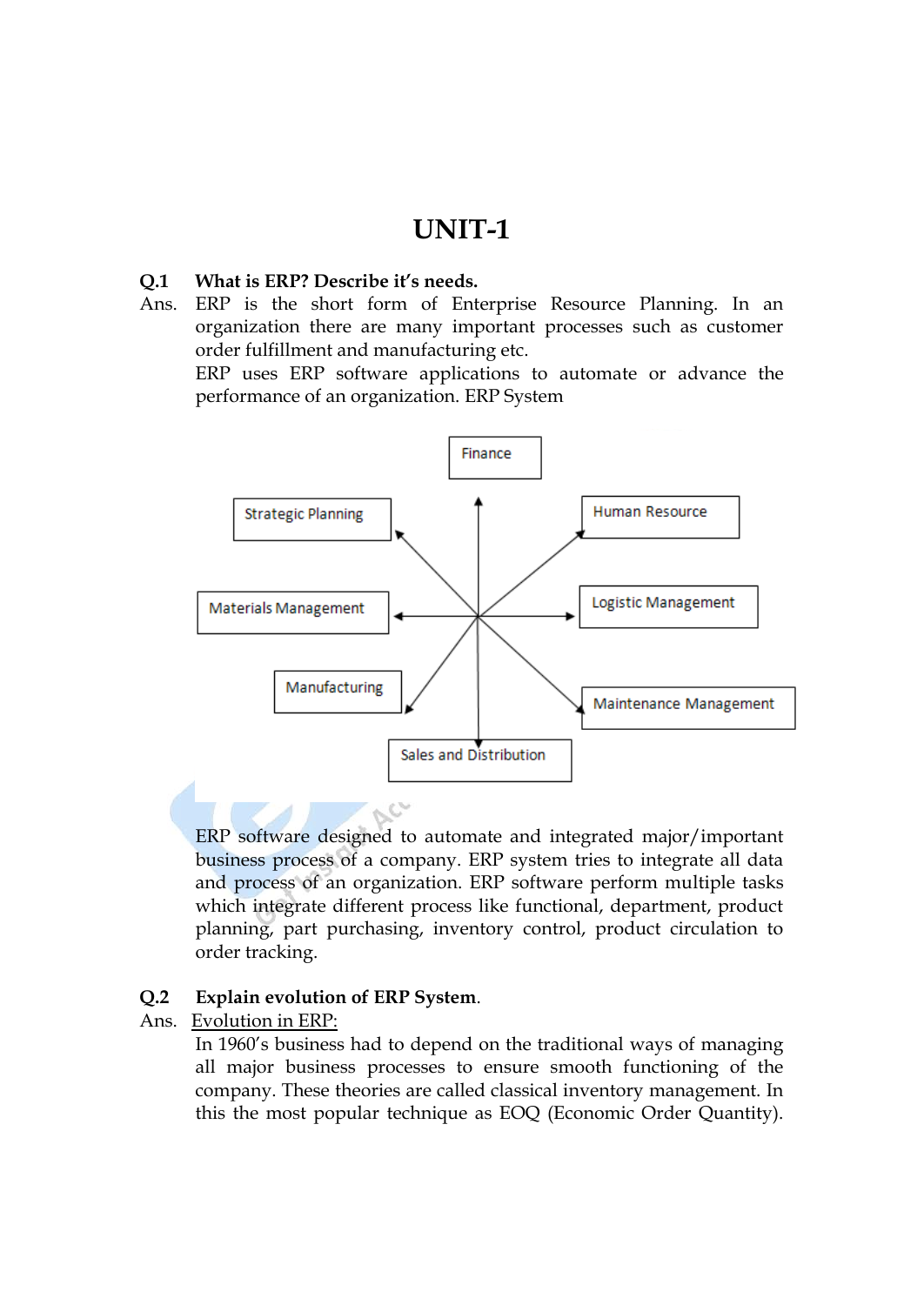This technique was based on ordering cost and inventory carrying cost of each item in stock.

In 1960"s, a new technique known as MRP (Material Requirements Planning) was evolved. This technique was focused on end product demand obtained by Master Production Schedule (MPS) for a particular product structure which is obtained from bill of material. MRP successfully showed the effectiveness by avoiding delays and better coordination.

In 1970"s modified technique of MRP evolved this technique popularly known as Capacity Requirements Planning (CRP).

In 1980"s financial resource with manufacturing activities integrated together. This gave birth to Manufacturing Resource Planning (MRP II).

In 1980"s-90"s MRP II transform into ERP. By overcoming shortcomings of MRP II and integrating new technologies.



## **Q.3. What are the common ERP myths and evolving realities?**

- Ans. There are following myths about enterprise resource planning.
	- a. ERP means more work and procedures- Transforming traditional system to ERP is difficult. For this new skills have to be learned. Many employees think that ERP will add more work and make the work more difficult. If management and implementation team plan properly and employees are given proper training then transition can smoothly take place.
	- b. ERP will make many employees redundant and jobless- Another popular myth is implementation of ERP many employee will lose their jobs because of the automation of business process and tasks.

**6**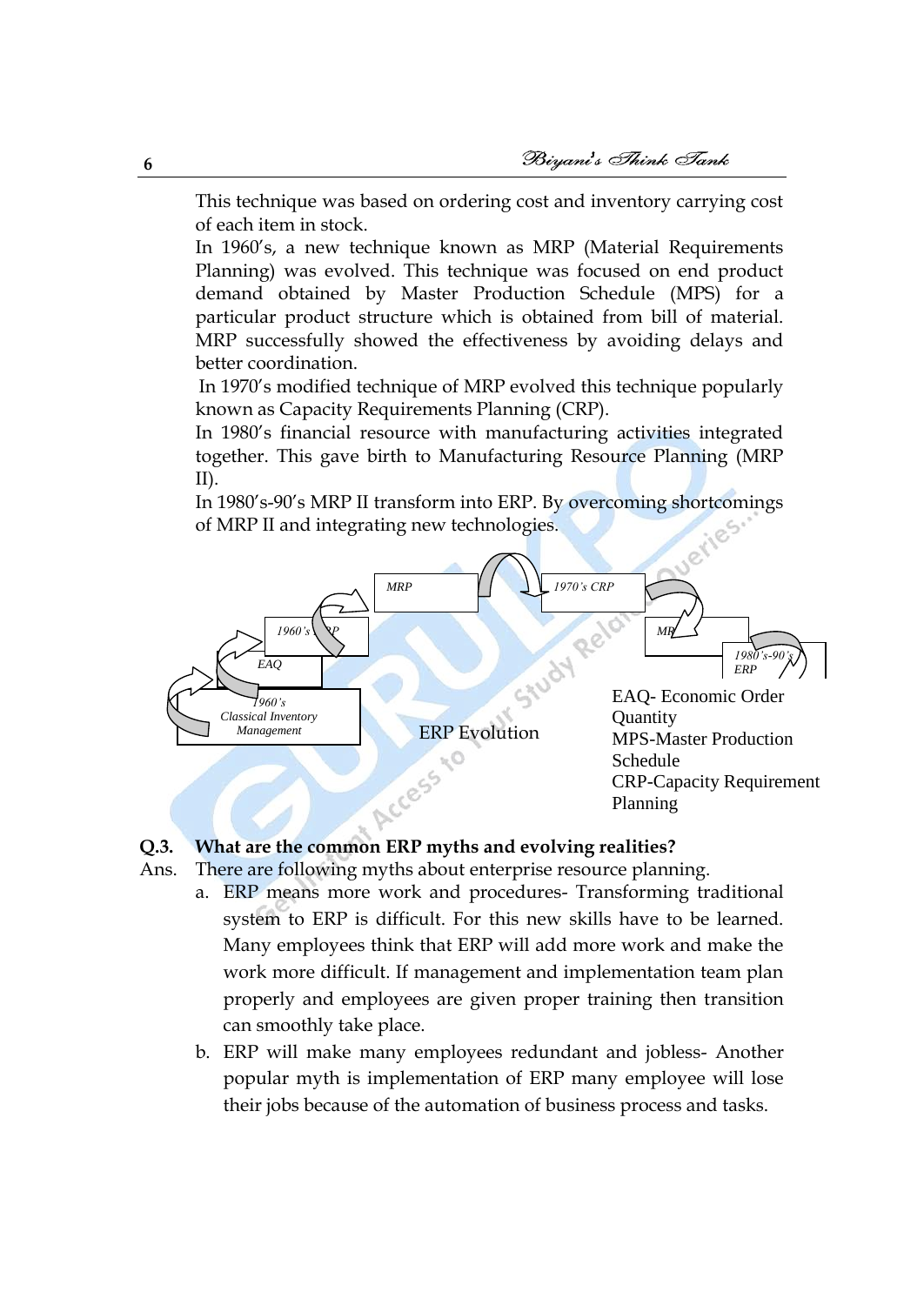ERP automate tasks in the organization and also create new opportunities.

- c. ERP is just for the managers/decision makers- Managers and decision makers uses ERP the most. But this is also true that every employee in an organization benefits from ERP system by high quality and timely information.
- d. ERP is the only responsible for the management- ERP system and its work has the duty of all the employees, every department and every single person within the department. Management just plays a role of given that back to ERP system. When ERP system will have full backing support from the management then only its will be able to work smoothly.
- e. ERP is just for manufacturing organizations- This myth is basically due to ERP has evolve from MRP and MRP II which are relevant to manufacturing organizations. ERP focuses on all of the areas of enterprise, wide planning and its resources. It is not related to only manufacturing or any other particular department.
- f. ERP slows down the organization- In the traditional system most business tasks were performed manually which was a time consuming process. ERP system automated the flow of information within different departments of an organization without duplication of errors and provides more accurate results.
- g. ERP is just for the ERP implementation team- In an ERP implementation team there are consultants, vendors and group of employees. After the implementation and the user training is over, consultants and vendor representatives will leave and then it becomes the responsibility of employees to make best use of ERP system.
- h. ERP is just to impress customers- ERP system helps in serving better. It also help company to react faster, response better and deliver accurate, fast and quality product which improves customer goodwill and customer relations.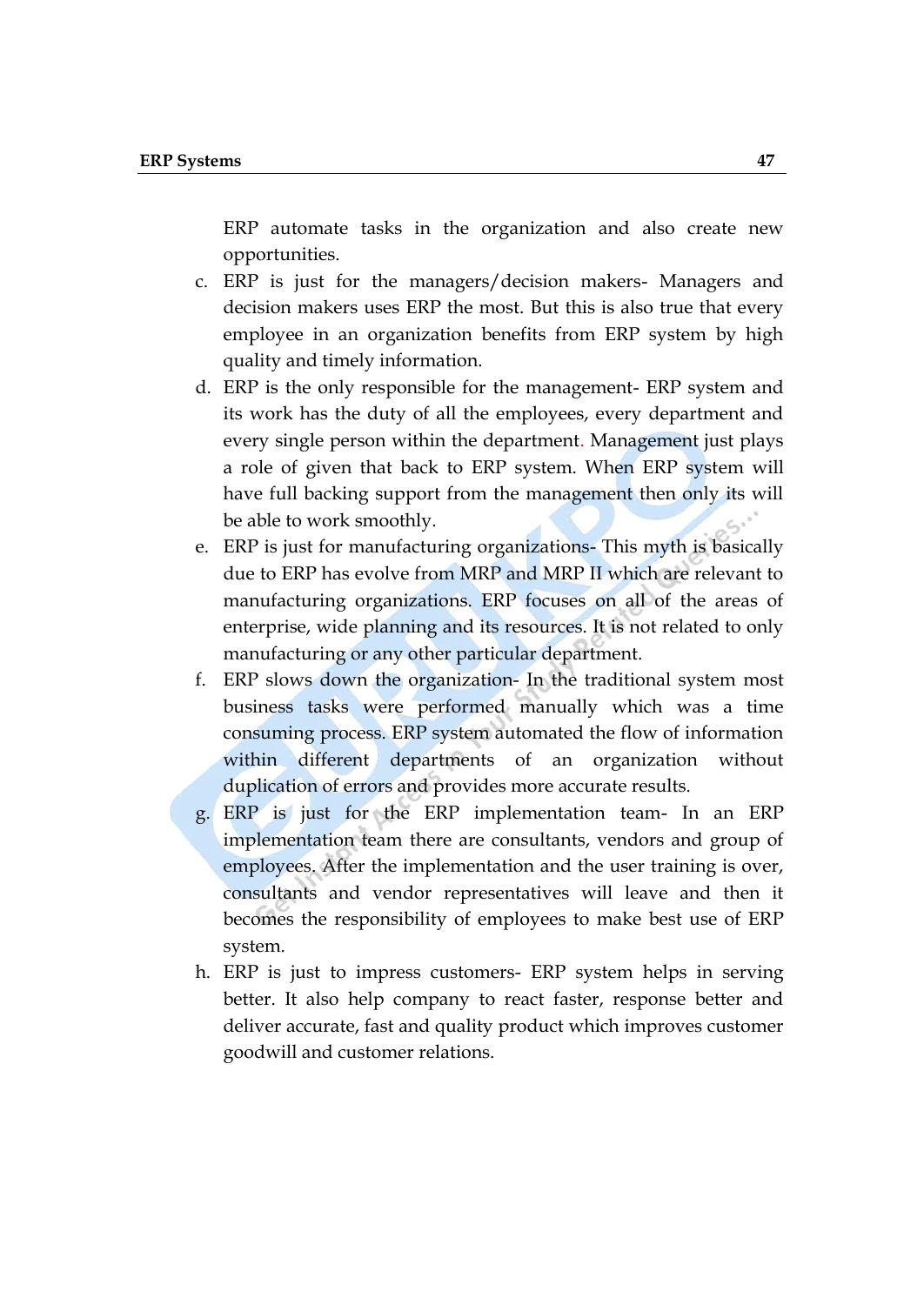- i. ERP package will take care of everything- A properly implemented ERP can automate tasks, reduce waste improve profits but ERP system needs people to operate it.
- j. One ERP package will suit everybody- For different organizations you need different ERP systems because one organization is different from other in its functionality, price, technical supports size, features. Thinking that one tool will be suitable for all organizations it is wrong. For an ERP system implementations successful tool should be according to organization culture needs.
- k. ERP is very expensive- ERP system comes in different size and shapes. High-end tools are very expensive. Qualified people are requiring for proper implementation and effectiveness. So implementing and managing ERP system is expensive. But the ERP system gives more benefits against expenses.
- l. Organizations can succeed without ERP- In today"s scenario organizations are becoming large in size and technology. Today"s era is of distributed production in which different parts of one product is developed in different parts of world. In such scenario, to integrate and control the activities of an organization can be only done through ERP system.

## **Q.4 Describe ERP and its related technologies.**

Ans. ERP system plays an important role in the organization by integrating different business tasks-such as materials management, product planning, sales distribution in one application.

However ERP systems have three limitations-

- 1. Managers cannot generate custom reports and queries without help of computer programmer.
- 2. ERP system provides current status only such a open orders. It does not provide past record.
- 3. The data which is in the ERP application is not integrated with other enterprise or division lack of external intelligence.

ERP related technologies-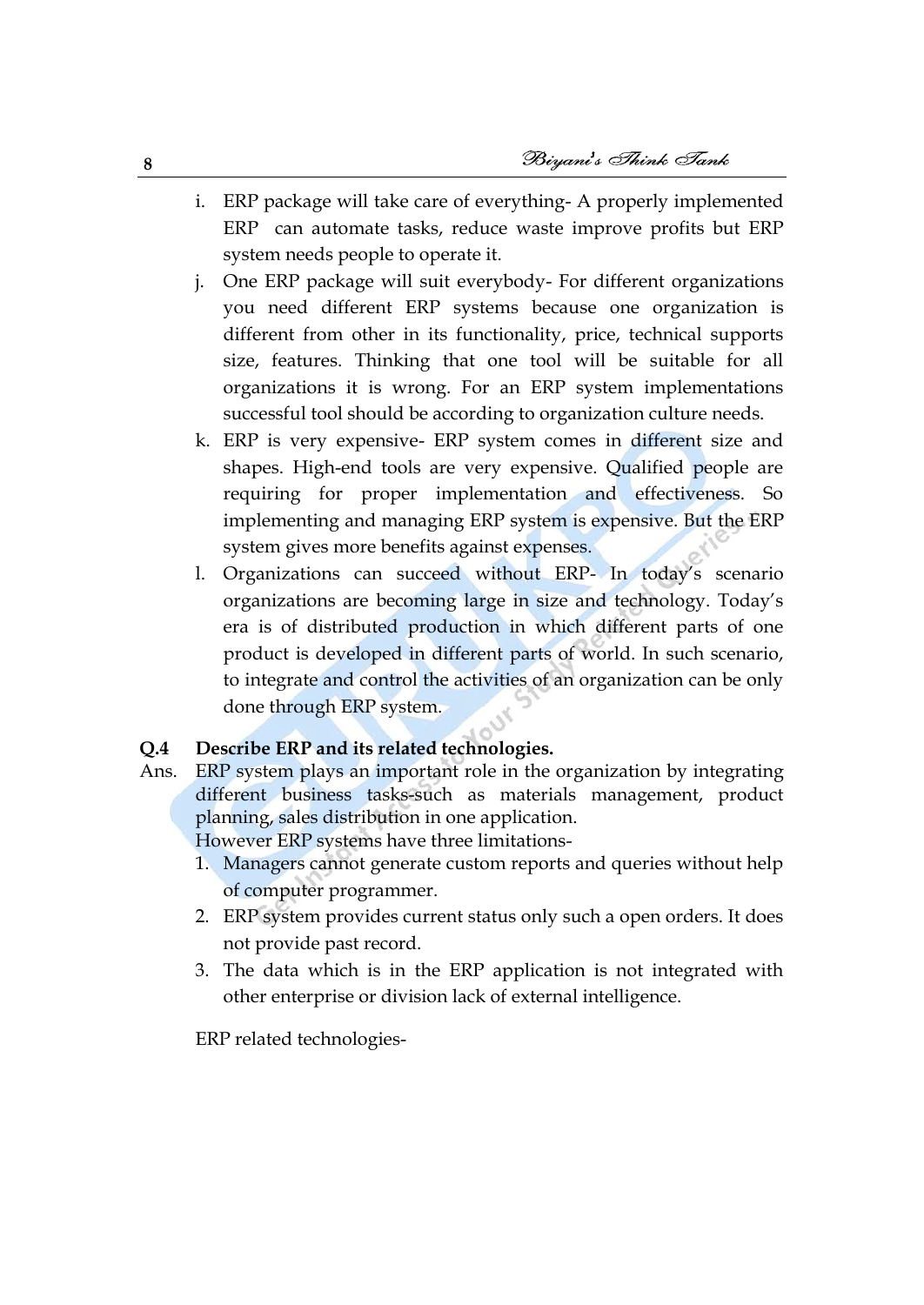#### **A. Business Process Reengineering (BPR)**

A Business process is a series of logically related task/activities performed to achieve a defined business outcome. Business process reengineering is design and analysis of workflows and processes within an organization. BPR is also known as Business Process Redesign, business transformation or business process change management.



Business Process Reengineering(BPR)

work in order to dramatically improve customer service, cut operational costs.

BPR is basically redesigning/rethinking in a circular format using existing resources of an organization.

#### **B. Supply Chain Management-**

" A supply chain is the alignment of firms that bring products or services to market."-Lambert, Stock, Ellram

Supply chain is a network of facilities and distribution options which perform the task of acquire of materials, transformation of these materials to finished products and distribution of these products to customers. Supply chain exists in service as well as manufacturing organizations.

#### **C. Data Mining**

Data Mining is a process of acquiring valid, useful and complete knowledge forms the database. This knowledge is used to make major and important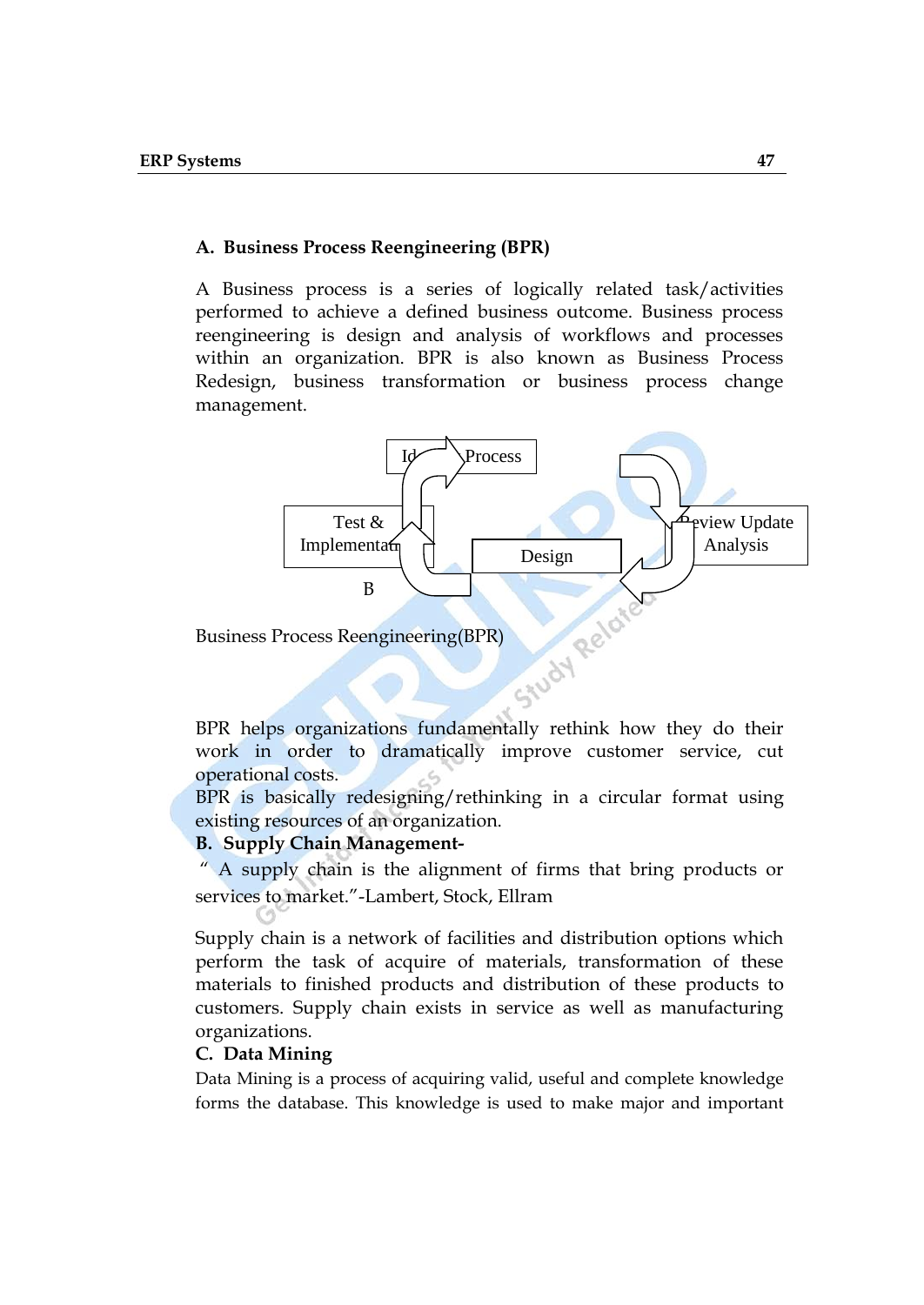decision in the organization. A big problem is turning data into effective information and then extracting knowledge from the database. Organization, research institutes, academic institutions commercial organizations create and store large amount of data in a day. It is impossible for human to deal with huge amount of data.

One more benefit of automated data mining systems is that this process has a much lower cost than hiring a team of highly paid professionals. ON-LINE Analytical processing (OLAP)

According to [http://www.OLAPReport.com](http://www.olapreport.com/), it can be defined in five words:-

- 1. Fast means the target of the system is to deliver most response within about five seconds.
- 2. Analysis means that system can deal with any business logic and statical analysis which is relevant to user and application.
- 3. Shared means system should follow all security measures for confidentiality.
- 4. Multi-Dimensional means system must provide a multidimensional conceptual view of data.
- 5. Information means data and derived information needed wherever it is and however much is relevant for the application.

### **Q.5 Describe Decision Support System.**

Ans. DSS is a part of CBIS i.e. "Computer Based Information System" is a collection of variety of information system for eg: office automation system, transaction processing system.

Definition – A computer based interactive human-computer decisionmaking system that:-

- 1. Support decision makers
- 2. Utilizes data models
- 3. Solves problem with different degrees or structures.
- 4. Focus on effectiveness instead of efficiency indecision processes.

#### **Q.6 What is enterprise information system?**

Ans. Enterprise information system is a computing based system. It offers good and high quality of service it also deals with huge amount of data and also supports large organizations.

Enterprise Information System provides technology bases that allow organizations to integrate and organize their business processes. This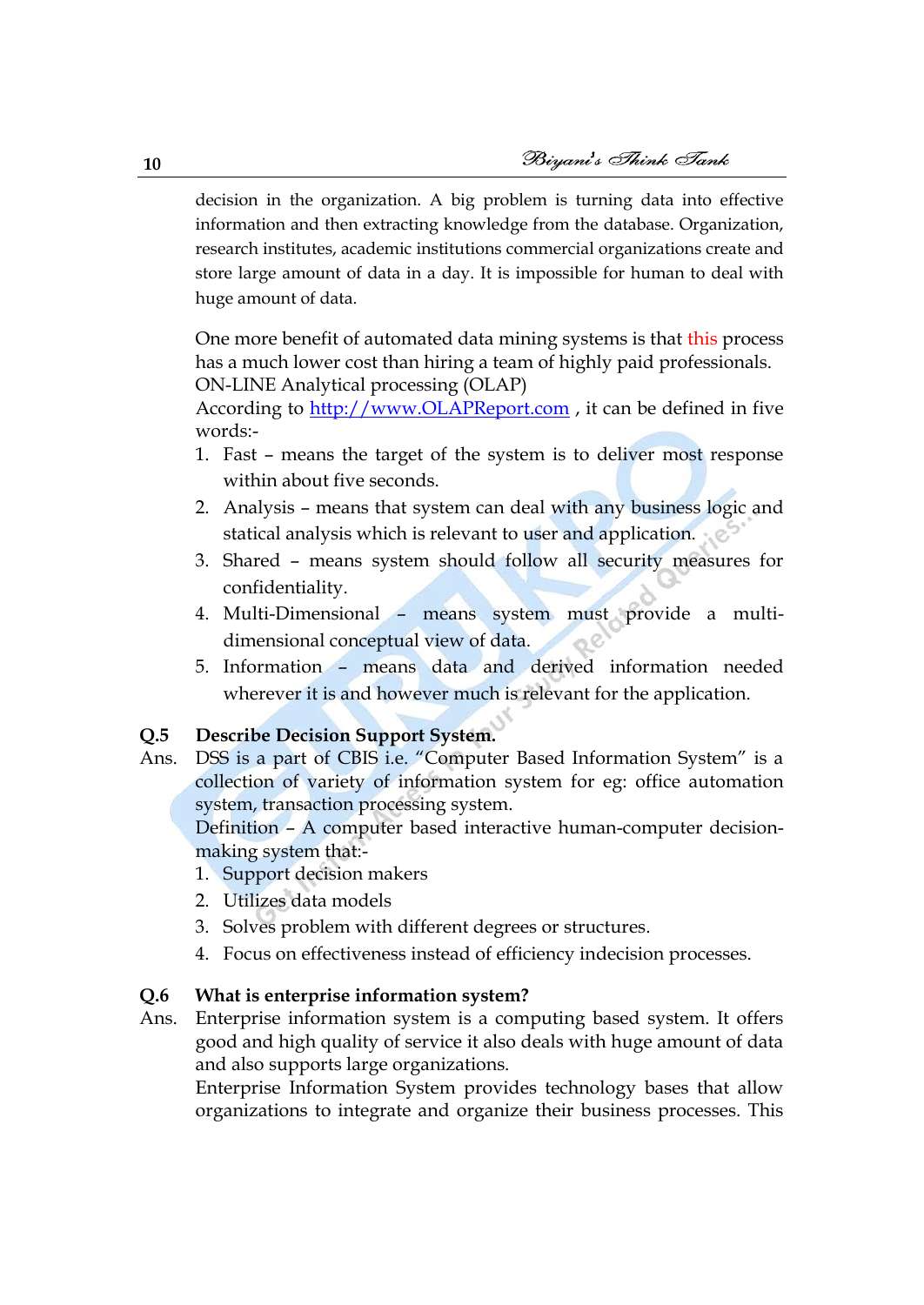system is central to the enterprise/organization so that the information can be common between practical level as well as the management level.

## **Q 7. What do you understand by enterprise wide information system and its approach?**

#### **Or**

#### **What do you understand by enterprise information system?**

Ans. Enterprise wide information system (EWIS) is a system where various computing systems are involved such as ERP (Enterprise Resource Planning), SCM (Supply Chain Management), Knowledge Management System etc.

Information system support different activities of business such as manufacturing, order processing, inventory, HR management. It also supports external interactions with customer, suppliers and business partners.

Enterprise Wide Information System is system which allows the company to integrate information about operations.

- 1. Enterprise wide information system combined business process operations and information system from all of organizations functional areas.
- 2. This system does not store the information on difficult places it provides all information to a central and common for all place.

#### Approaches:-

1. Custom built approach- In the customization approach business needs our customized or involved in the ERP system. Customization of requirements of organization is done in such a way that gap between organize requirement and ERP package can be fulfilled.



2. Packaged approach- packaged approach works with minimal organizational change for this approach software is ready for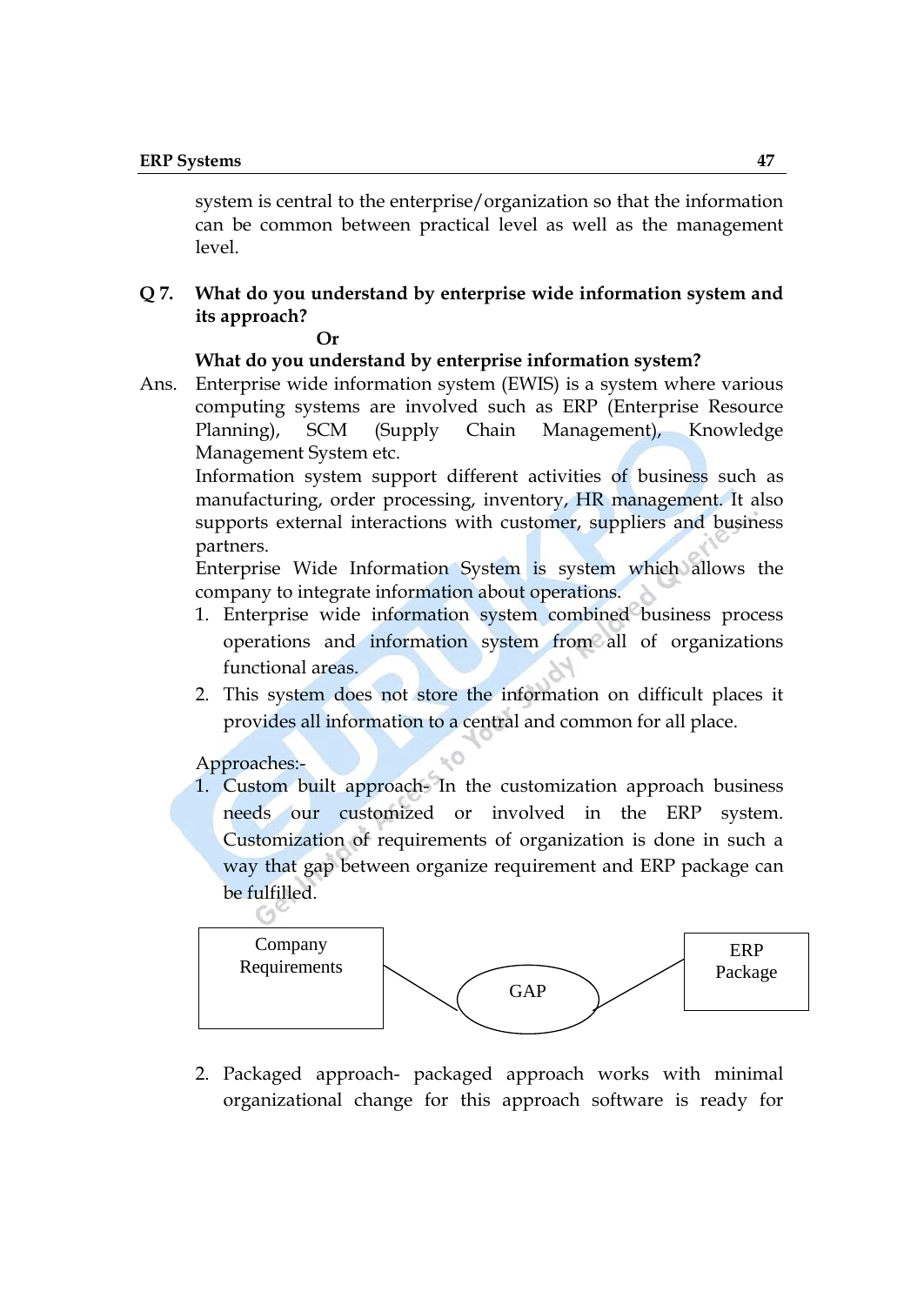implementation. Implementation of this approach is cost effective also.

## **Q.8 what do you mean by ERP drivers?**

- Ans. ERP drivers includes those issue which affect/influence organization's trade and stake holder"s value. There are internal and external both. Vendor needs to take care of many factors before selling his services
	- a. Companies point of view-
	- i. Contract
	- ii. Personnel process
	- b. Vendors" point of view-
	- i. Marketing expenses
	- ii. Edge over competitors Get Instant Access to Your Study Related Dueries.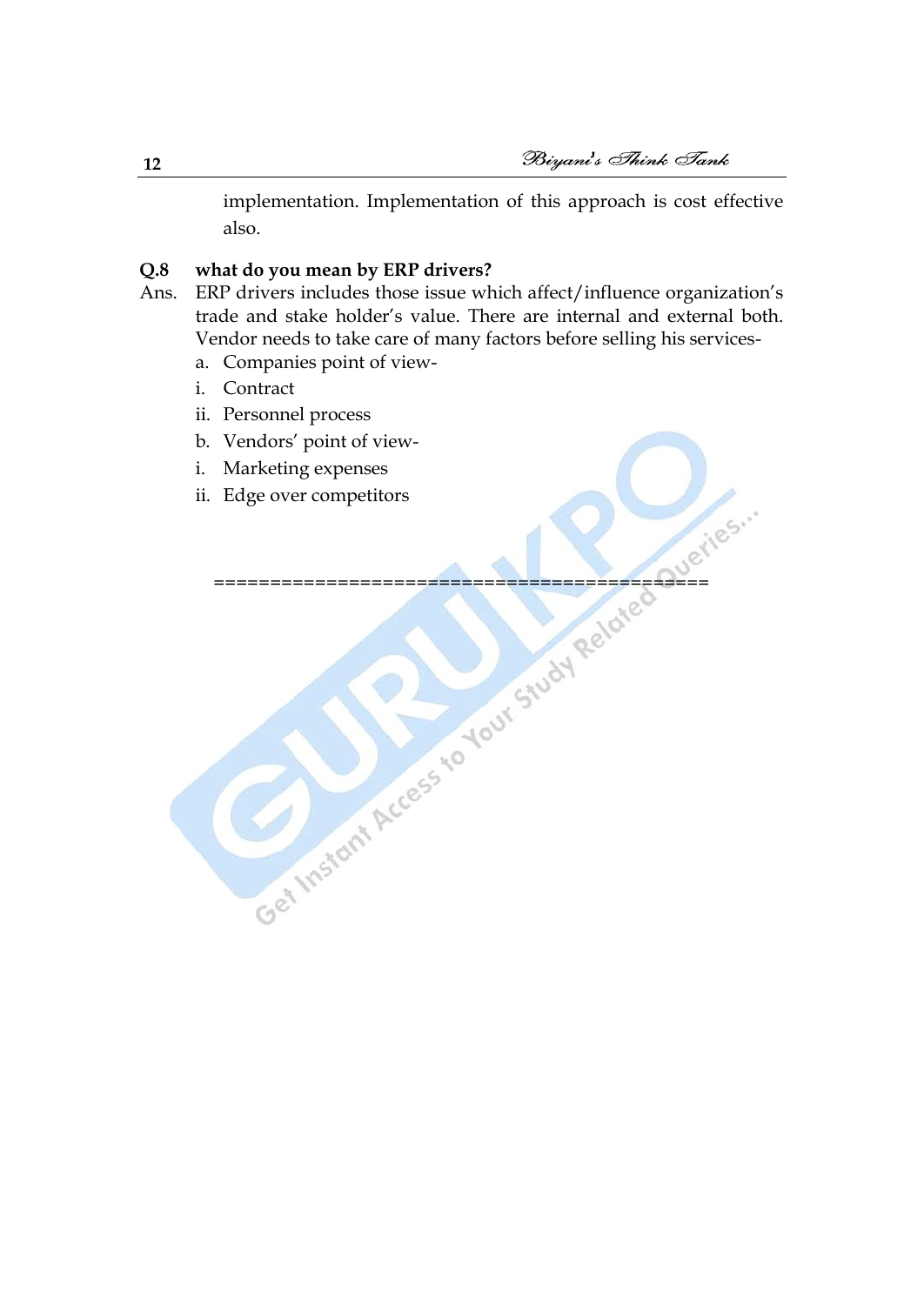## **UNIT II**

## **Q.1. What are the benefits of ERP systems? Or**

## **Explain the advantages of ERP system?**

Ans. Implementation of an ERP system has many advantages both direct as well as indirect. The direct advantage is improved efficiency information integration which helps in decision making, faster response time to customer queries.

In indirect benefits better enterprise image, it also improve customer goodwill and customer satisfaction and soon. Direct benefits:-

- 
- 2. Recude the cost of production and services
- 3. Lead time reduction
- 4. Faster production
- 5. Automated ordering and payment
- 6. Inventory reduction

#### Indirect Benefits:-

- 1. Improve customer response
- 2. Support strategic planning
- 1. Improves the productivity of process and person<br>
2. Recude the cost of production and services<br>
3. Lead time reduction<br>
4. Faster production<br>
5. Automated ordering and payment<br>
6. Inventory reduction<br>
Indirect Benefits 3. Uniform and standard reporting accorting to global standards.
- 4. Save time and efforts in data entry.
- 5. Can reach more vendors, producing more competitive bids.
- 6. Access to accurate data
- 7. Faster access to data for timely decisions.
- **Q.2 Describe ERP life cycle. Or**

#### **Describe ERP implementation life cycle.**

- Ans. The process of implementing ERP system is called as ERP implementation life cycle:-
	- 1. Objectives of ERP implementation
	- a. Sped: Speed of ERP system is directly related to time used for implementation or ERP System
	- b. Scope: Scope of project is functional and technical features that the company wants to implement.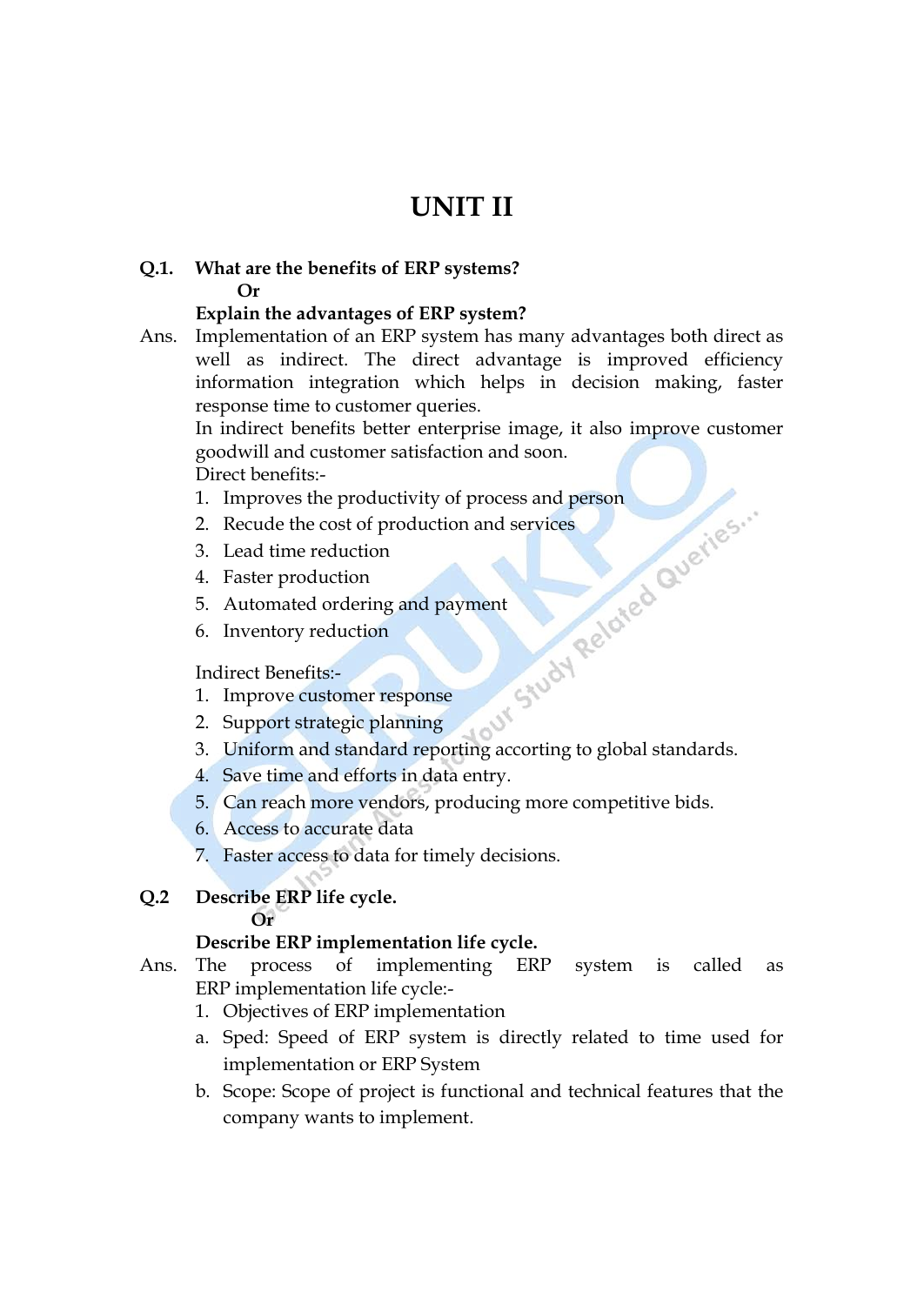- c. Resources: Resources includes hardware systems human resource. Software system technical support and consultants.
- d. Risk: The risk of a project is a factor which affects the overall success of ERP implementation.
- e. Complexity- meaning of complexity here is level of difficulty in implementation operating and maintaining the ERP system
- f. Benefits: To get the maximum benefit out of an ERP implementation the software should be built according to the software development process and all organizational needs.



**1. Pre evaluation screening**- Once enterprise has decided to apply ERP system the search for perfect package start. But there are several of ERP vendors-off many sizes and shapes. Analyze all the packages before reaching a decision is not an easy process, its very time consuming. Company should do per-evaluation screening to limit the number of ERP packages that are to be evaluated by the committee.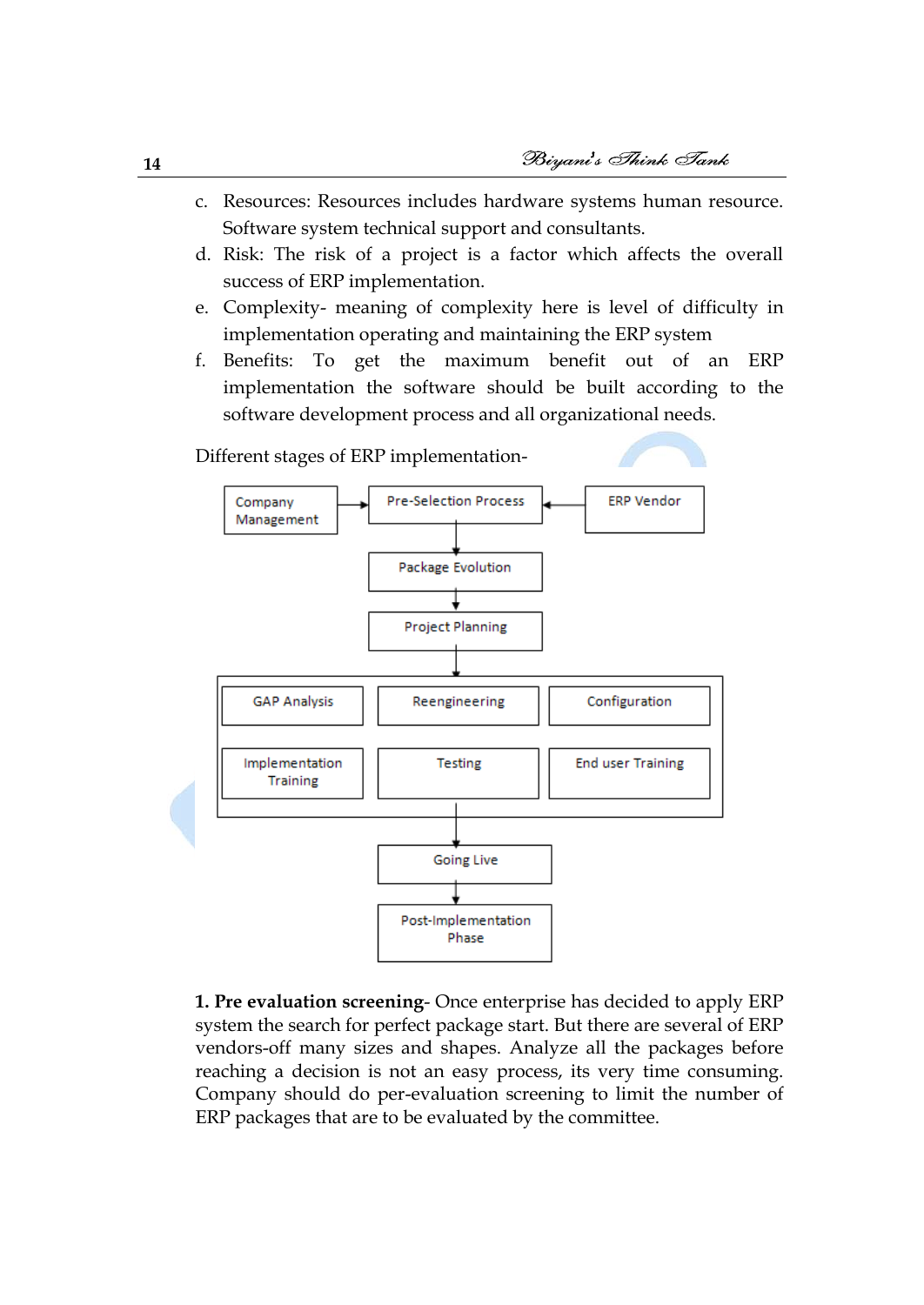2. **Package Evaluation**: The selection process is the most important stage of the ERP implementation because the selection will decide the success or failure of the project. ERP system cost huge investment, once a package is purchased then it is not easy to switch to another one. The objective of selection process is not to identify a package that covers each and every need but also find a package that is flexible enough that covers enterprise needs.

Important points to be kept in mind while evaluating ERP software includes:-

- Functional fit with company's business process
- Flexibility and scalability
- Complexity
- User friendliness
- Quick implementation
- Technology- client server capabilities, database independence, security.
- Amount of customization required
- Total cost, cost of license, implementation, maintenance, customization and hardware requirements.
- 3. **Project planning phase**: The project planning phase is the phase that designs the implementation process. This phase directs about how follow implementation. Such as time schedules, deadlines etc. In this phase roles are identified and responsibilities assigned.

The organizational resources that will be utilized for implementation process are decided and people who are supposed to head the implementation are identified. The implementation team members are selected and task allocation is done.

4. **GAP analysis:** In the gap analysis stage companies create a complex model of their current status i.e. where they are now and where they want to reach. The trick of gap analysis is vendor covers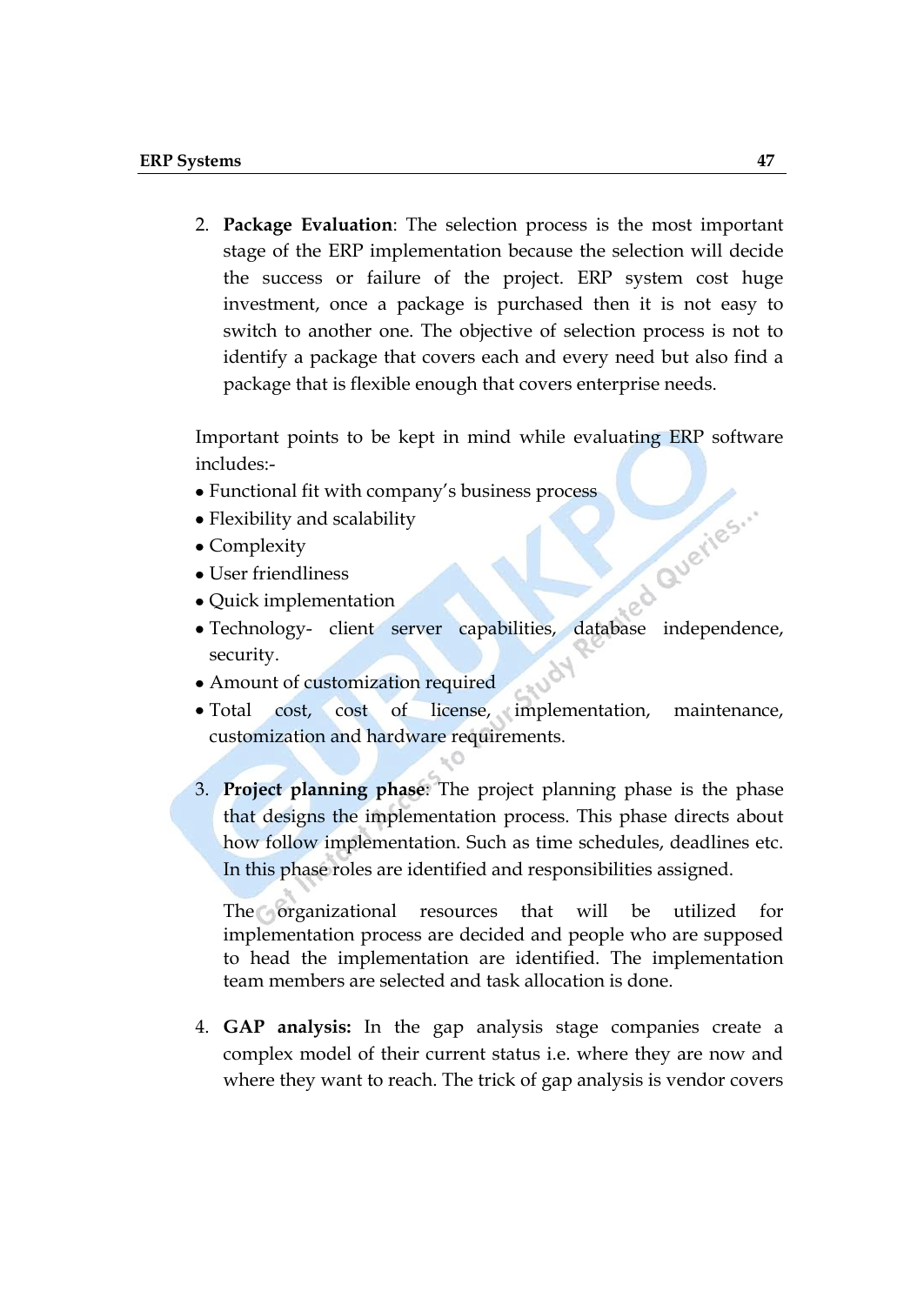functional gaps. It is also estimated that ERP package is fulfilling companies need or not. If not or partially solutions are-

- 4.1) Pinning your hopes on an upgrade
- 4.2) Search third party product that might fill the gap.
- 4.3) Design a custom program.
- 4.4) Altering the ERP source code. (Most expensive alternative)
- 5. **Reengineering:** Implementation of an ERP system involves reengineering of the existing business processes to the best business process standard. ERP system built upon best processes followed in the industry.

Reengineering exhibits the existing way of doing business.

- 6. **Customization**: This is the main functional area of the ERP implementation. In this process the existing business processes synchronized with ERP package. For a good synchronization processes and ERP all processes have to be understood and mapped in such a way that the solutions match up with the overall goals of the company.
- 7. **Implementation team training**: In this phase of ERP life cycle implementation team is being trained. At the same time customization is taking place. Training is given to the team on how to implement ERP system. In the training, company trains its employees to implement and later run the system. The ERP vendors and consultants will leave after the implementation of ERP system is over.
- 8. **Testing:** This is the phase where you try to test and break the system. Here we will try to test the system with real case scenarios like- system overloads, multiple users logging on at the same time with the same query, users entering invalid data, hackers trying to access restricted areas and so on.

Test case should be designed in such a way that it can identify the weak links in the system. All the problems should be fixed before living.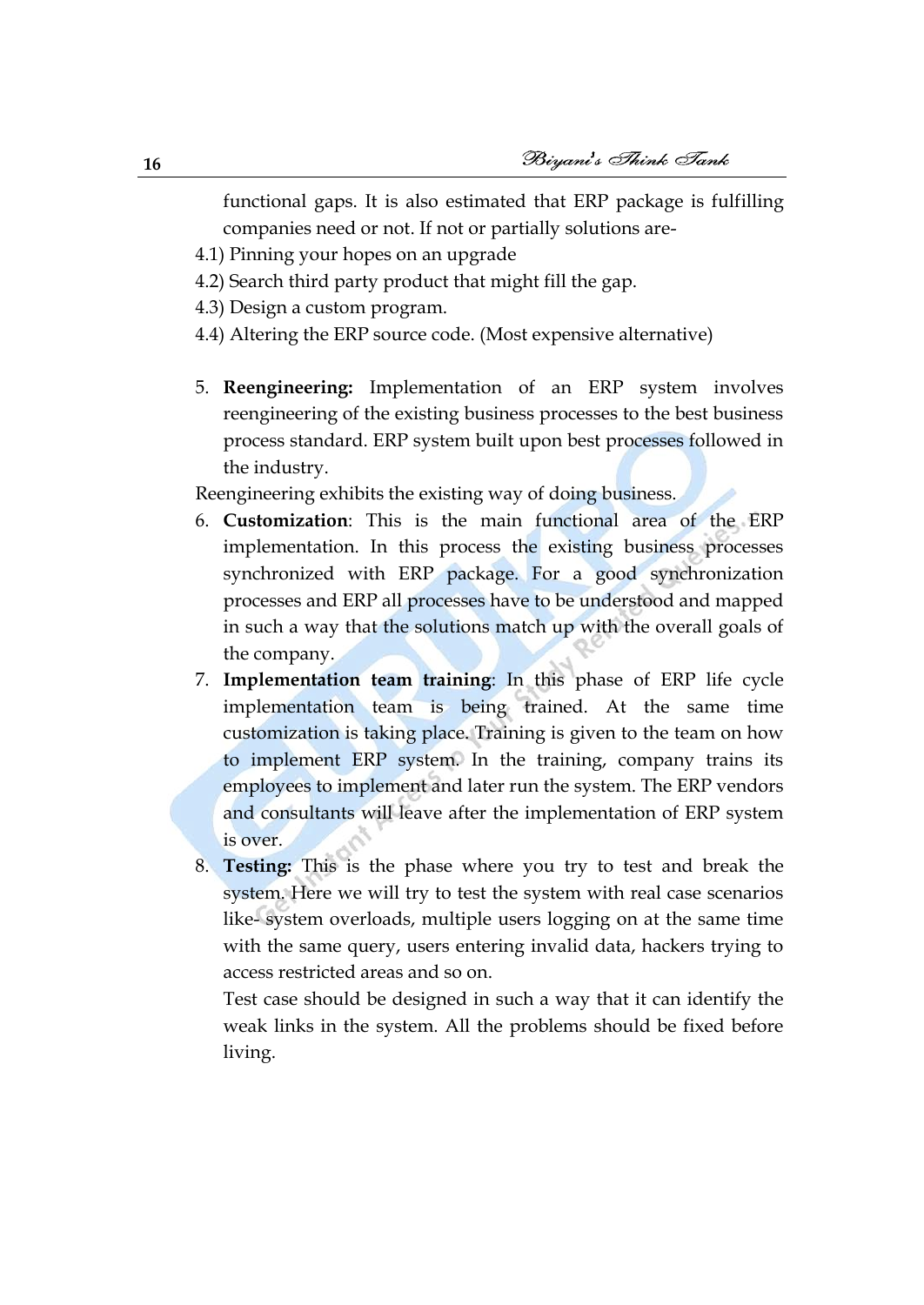- 9. **Going live** In this phase ERP is made available for all and for the entire organization. The technical side is almost complete, database is ready and running on the functional side the model is fully configured and tested and ready to go operational.
- 10. **End-user training**: In this phase the actual users are given training how to use the system. The phase starts much before the system goes live. The employees who are going to use the ERP system are identified, their current skills are noted and they are divided into groups. Each group is given training on the new system. This training is very important for the ERP System because now its in the hand of end users.
- 11. **Post implementation/operation and maintain** This post implementation phase is the most important phase and critical also. Once the implementation is over the vendors and the hired consultants will og. To get full benefit from the ERP system. It should get enterprise wide acceptance. There should be sufficient employees who are trained to handle problem that might arise after implementation. People also required who has technical knowledge that can make necessary enhancement to the system when ever required.

#### **Q.3 What are ERP modules? Explain.**

Ans. ERP software is made up of many ERP modules. Each ERP module corresponds to a major area of an organization. Some common ERP modules includes module for finance, manufacturing, production planning, sales and distribution order tracking etc.

 $\mathbb{R}^{\bullet}$ 

a. Financial module-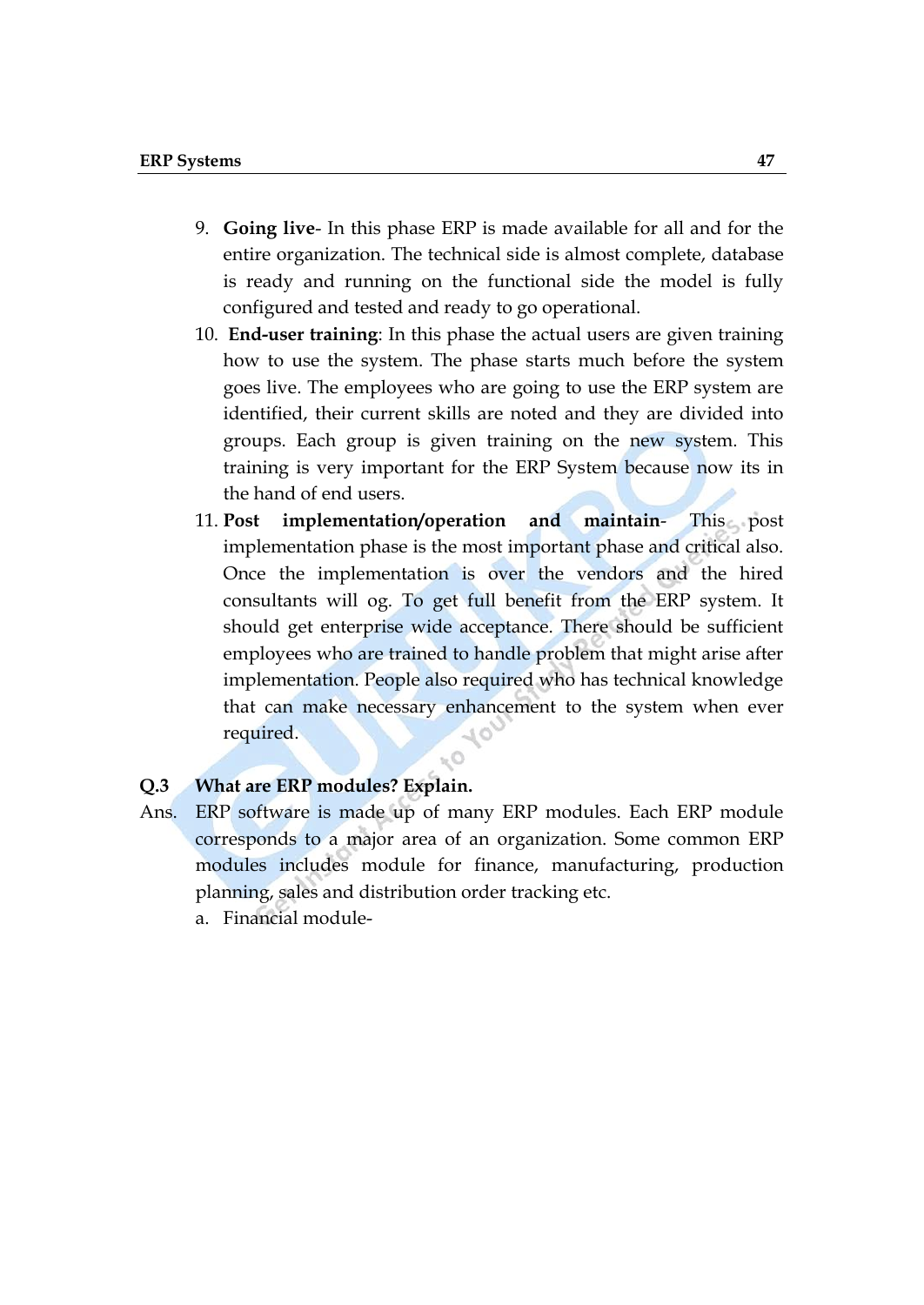

For all kind of organizations small scale or large scale organizations benefit from the implementation of ERP finance module. The financial module is the heart of many ERP software systems. It can collect financial data from various functional departments and generated valuable financial reports such as balance sheet and quarterly financial statements.

- c. ERP HR module- Human resources is another widely applied ERP module. ERP HR module schedules the management of human resources and human capabilities. HR module maintain a complete database of employees including contact information, salary details, attendance, performance, evaluation and promotion of all employees etc.
- d. ERP Production Planning Module/ERP Production Module-Production planning module contains the utilization of manufacturing capacity, parts, components and material resources using historical production data.

b.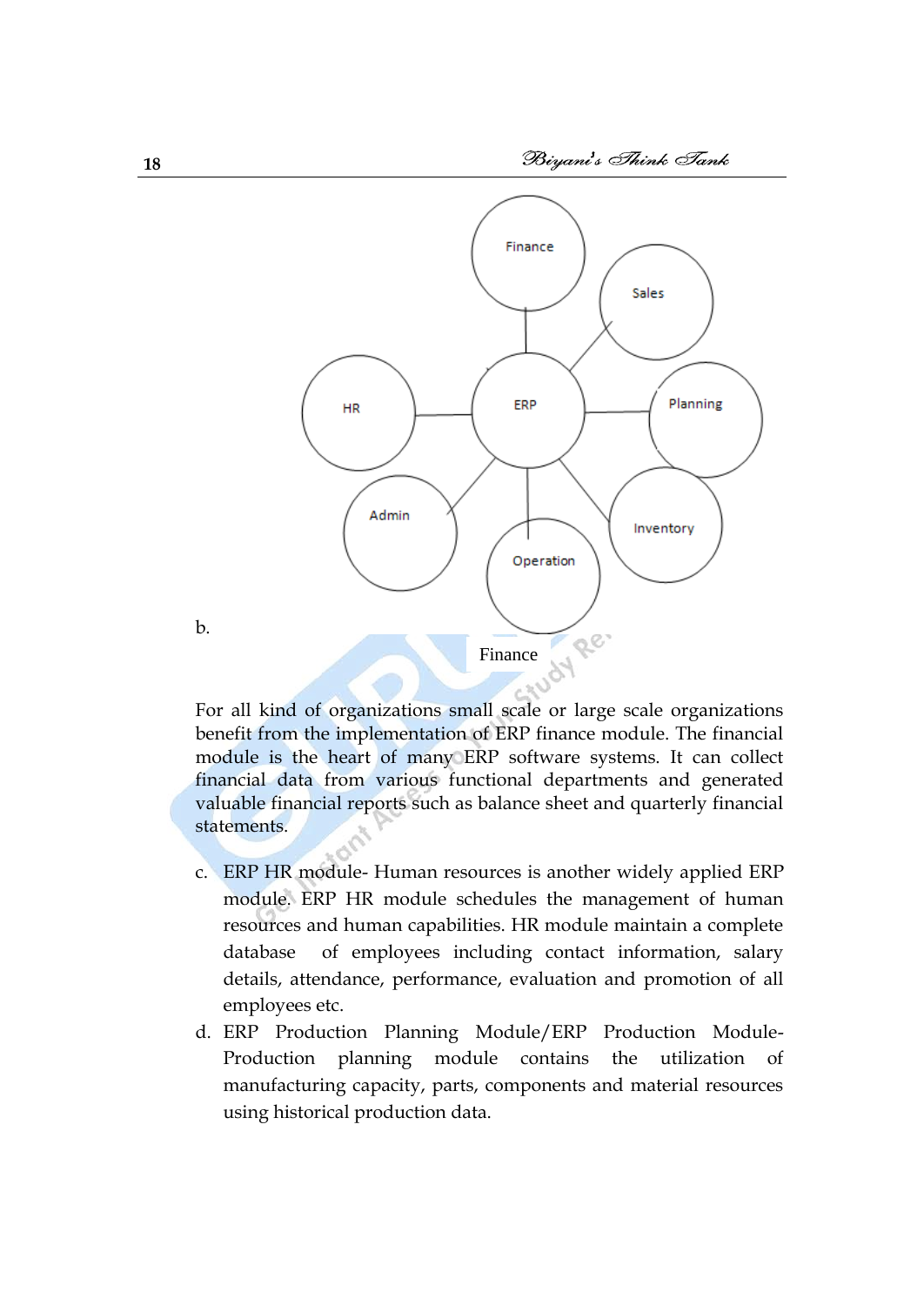Production planning helps an organization plan production with optimum utilization of all available resources.

- e. ERP purchasing module: ERP purchasing module schedules the required raw materials. It automates the list of identifying potential suppliers, negotiating price, awarding purchase order to the supplier and the billing processes. Purchasing module is built upon inventory control and production planning modules.
- f. ErP inventory module- ERP inventory module support processes of maintaining the appropriate level of in a warehouse. It involves-
	- Identifying inventory requirements  $\bullet$
	- Setting targets
	- Providing replenishment techniques
	- Monitoring item usages
	- Reconciling the inventory balance  $\bullet$
	- Reporting inventory balances
	- Reporting inventory status.
- But in the sales and marketing module: ERP sales module implements functions or order placement, shipping and invoice order scheduling. Sales module is integrated with organizations ecommerce websites.

Activities of sales and marketing module-

- Handle pre-sales activities of the organization.
- Complete stock to dock tracking of sales
- Order processing cycle.
- Target setting for executives
- Order amendment history
- Over scheduling over a period of time and tracking delivery schedule.
- h. Plant and Machine Maintenance Module: The plant and machine maintenance module in ERP provides a combined solution for supporting the operational needs of an enterprise wide system. ERP plant and machine maintenance module support various

options for structuring technical system with objects, type, functionrelated views.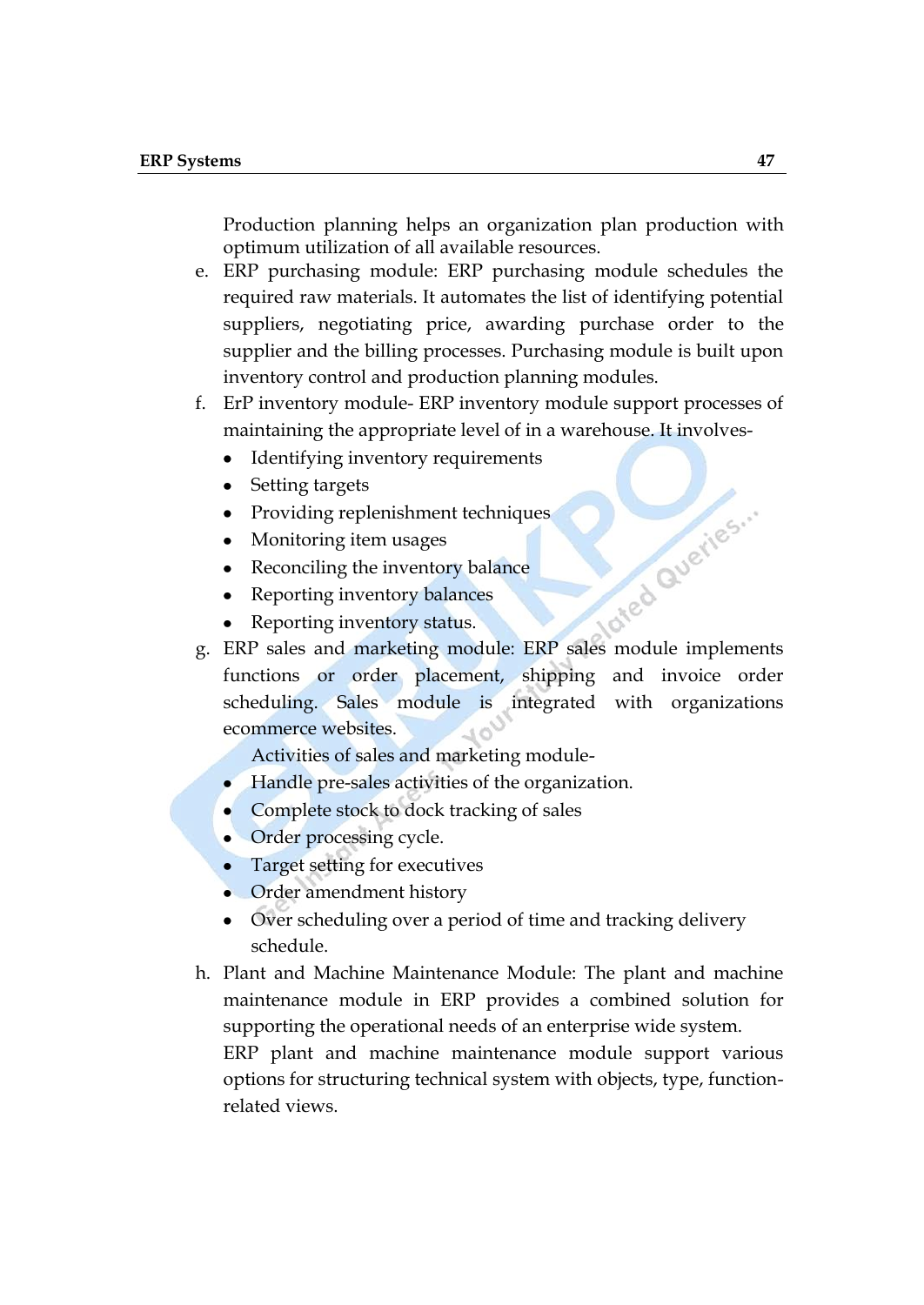- i. Quality Management Module: Quality management module allows the quality deprtment of define its own quality test cases required at diffenent stages of production, beginning from quality check which is required during the purchasing of raw materials.
- j. Tasks of Quality management module-
	- Quality inspection
	- Quality control
	- Quality planning

Material management module-

Material management module supports the process of maintaining the<br>appropriate level of stock in a warehouse.<br>It comes under the activities of inventory control it includes<br>• Inventory requirements<br>• Setting targets<br>• Prov appropriate level of stock in a warehouse.

It comes under the activities of inventory control it includes-

- $\bullet$ Inventory requirements
- Setting targets  $\bullet$
- Providing replenishment
- Techniques
- Monitoring item usages
- Reconciling the inventory balances and inventory status.  $\bullet$

### **Q.4. Explain the global and Indian market scenario. Also explain the pitfalls of ERP system.**

Ans. Overview- ERP market is a very competitive and fast growing market. According to AMR research the enterprise resource planning (ERP) market is experiencing double digit growth in 2007, and is expected to continue to grow at an average rate of 10% over the next five years.

As the technologies of e-Business and ERP effective ERP system will be a critical component to an enterprises success. For e-Business system to be truly effective they must be applied to an optimized ERP system so that enterprise can take advantage of increasing web and collaboration focused business processes in future.

Indian Scenario-

The Indian scenario of ERP system is a bit different here small and medium sized businesses are the major force that pushes the growth. The requirement of each company differs in terms of standard industry practices and unique practices. Hence, there is greater demand for componentized solutions with stand modules.

Indian Advantage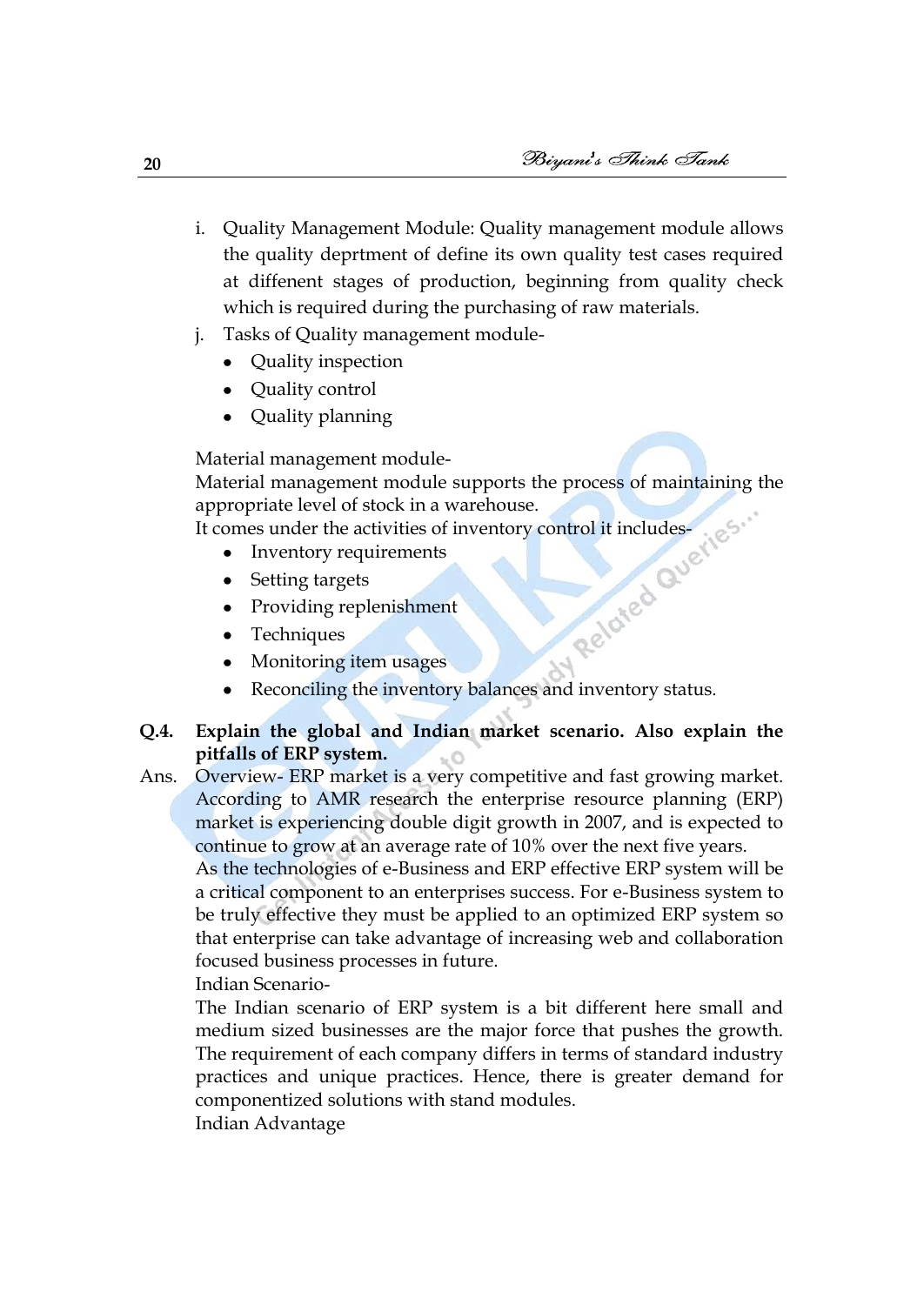In today's' era where MNC is at top like SAP and Oracle Indian vendors are not left behind. Indian ERP vendors have a better understanding of the local landscape and are in a better position to provide solutions with the right mix of functionality, technology and pricing for the Indian customer.

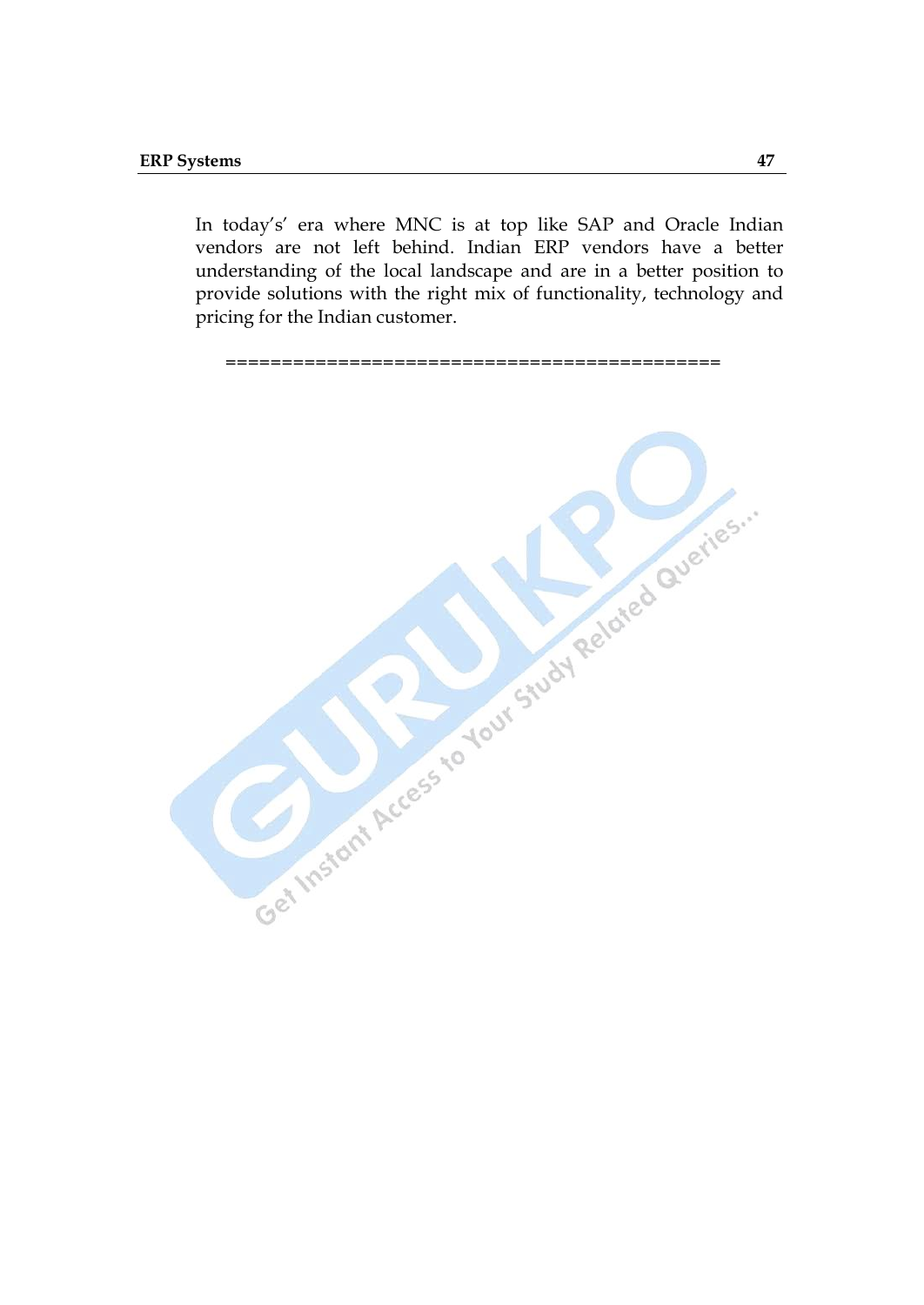## **UNIT III**

**Q.1. Explain the role of consultants, vendors and users in ERP implementation.**

**Or**

**Describe the pros and cons of In-House implementation of ERP. Also explain the role of vendors, consultants and users.**

Ans. In-house implementation of an ERP system- People may ask why can"t companies carry out the ERP implementation itself. To implement and set up ERP successfully is not an easy task. Due to the huge amount of investment involved no one can take risk for a trial and error method of implementation strategy. Failure of an ERP system can cause the organization out of business. Also the process of implementation can not go for a long time. It has to be completed within a period of reasonable time.

Many software vendors have their own team of consultants whose responsibility is to implement the software package following is a standard approach or methodology.

1. Vendors: Vendors are the people have developed the ERP package. They are the people who have invested huge amount of time and efforts in research and development to create package solutions.

Choosing the right software vendor goes beyond evaluating software functionality. Some vendors believe functionality ratings are no longer important since all software systems are beginning to look alike.

Role of the vendor:

- a. The vendor is responsible for fixing any problems in ERP software that the implementation team perform.
- b. Vendor provides initial training for the company key users
- c. Vendors training should include showing the key user how the package works.

 Key users are one who will define with the collaboration with consultants how the software is to serve the company.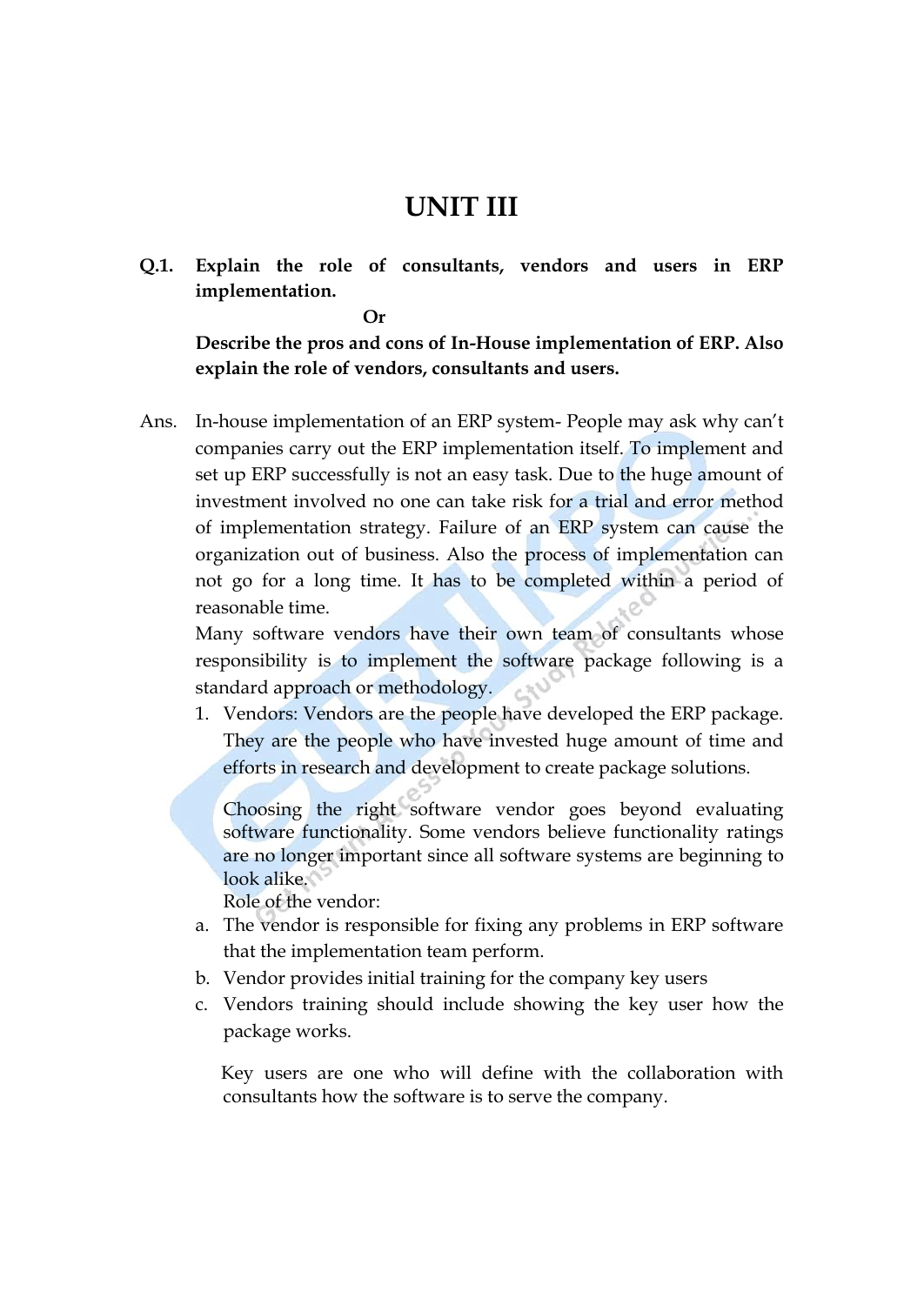- d. some of us might be thinking that why can't we get training from the consultants who are more expert in the package. Consultants can provide sound training for the employees. But we are hiring consultants for implementation. Consultants also play important role in training by giving their inputs.
- e. vendors fill gap between the package and the actual business processes.
- f. ERP combined business process reporting for different business divisions.
- g. The three players namely SAP AG, Oracle; Baan People soft are covering 64% of ERP market revenue.
- 2. Consultants- Business consultants are professional who specialize in developing techniques and methodologies for dealing with tie implementation. They are the expert in administration management and control of various problems. Which comes during the implementations. Consultants are people who have made the business of ERP implementation their business and have invested huge amount of money and man power Role of the consultants:
	- a. Maintain technical documents on the projects.
	- b. Analyze business requirements.
	- c. Prepare the functional specifications for ERP program development - C
	- d. Perform gap analysis and related studies
	- e. Perform product design and operation review
	- f. Identify requirements of the users of the ERP system
	- g. Interact with other modules consultants.
- 3. Users- Once the ERP system implemented ERP users are the people who will be using the ERP system. ERP system brings drastic transformation in the actual work process which leads to change in job descriptions.

ERP system brings changes in a very huge scale. Employees will fear that system will replace existing jobs, as many functions will be automated.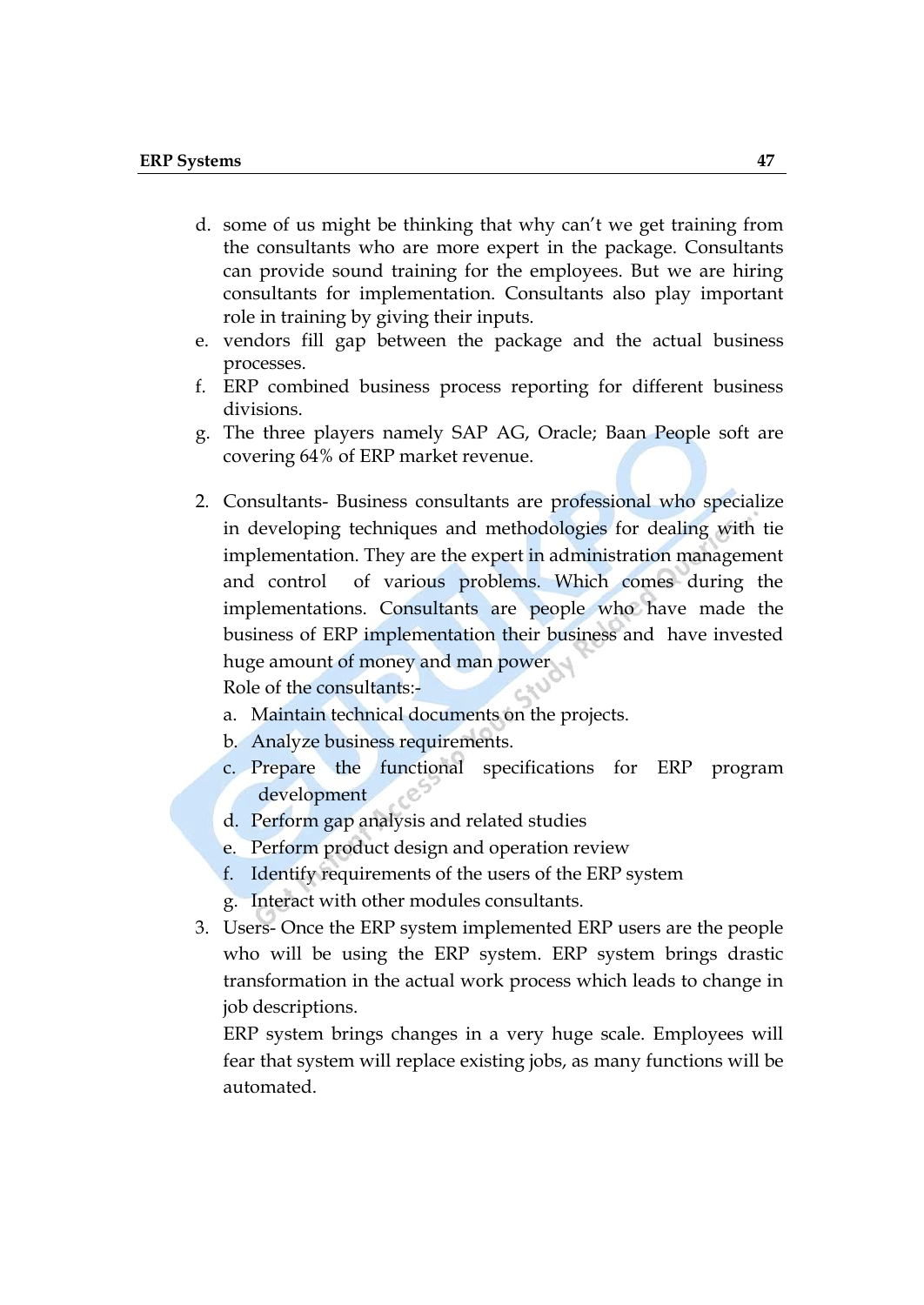The automation of the business processes through technology. Can eliminate the job of many employees whose function it is to record, control, calculate, analyze file or prepare reports.

But ERP also create new once with more qualities and values.

## **Q.2 Explain the ERP implementation approach.**

Ans. An ERP implementation strategy shows how the ERP systems will be installed. Different companies may install the same ERP Software in totally different processes.

There are several implementation strategies but ost of them can e divided in five basis types:

- a. Big Bang
- b. Phased
- c. Parallel
- d. Process Line
- e. Hybrid

Queries ... Three pillars- process, people and technology support any ERP implementation.



Three Pillars of ERP Implementation

a. **Big Bang Strategy**- in this strategy companies prepare a grand plan for their ERP implementation. In this strategy all modules of an ERP system installed at once across the entire organization. This strategy is early implementation and this strategy partially contributes to higher rate of failure.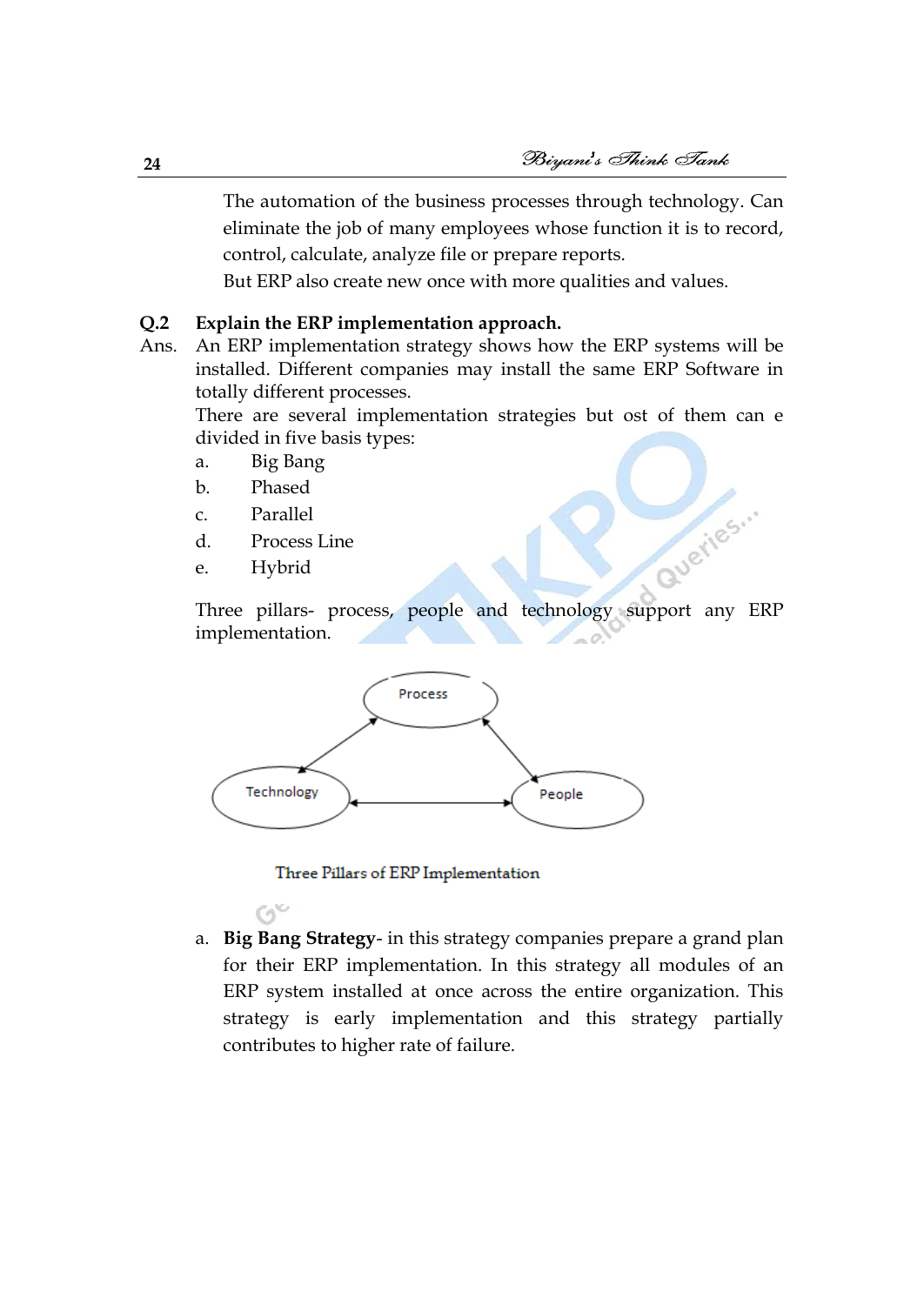- b. **Phased implementations**: In this strategy phased implementations one module at a time is implemented in sequential order. This is also known as modular functional, sequential approach.
- c. Parallel implementation this approach keeps both the legacy system (Previous conversional system) and Mew ERP system active simultaneously for a portion of time. The amount of time in which both systems go hand I hand can be one day to several months.
- d. **Process line transition strategy** the process line transition strategy conceptually breaks the implementation strategy to manage parallel business process flows on product lines.
- **e. Hybrid Transition Strategy:** Hybrid strategy is combination of the phasing, process line, parallel<br>implementation<br>plain ERP implementation Methodolom<br>an be divided into form implementation

### **Q.3 Explain ERP implementation Methodology.**

Ans. It can be divided into four phases:-

- 1. Understanding the problem:- In this the approach is to understand the type of business and company culture. How can the package fit to the business need or process? This phase is carried out by project team members and decision makers.
- 2. Defining solutions:- This is the most important and difficult phase of the ERP project. In this all of the operations of the ERP package to be performed will be defined. In this stage it is also identified the difference between present work process and new work environment which will come often implementing ERP system.
- 3. Getting down to work:- In this phase ERP project Team will follow the following steps:
	- a. Load the initial data
	- b. Develop, test and place the automation into operation
	- c. Develop interfaces.
	- d. Document the new procedures associated with the system
	- e. Est the new work environment
	- f. Train the end users.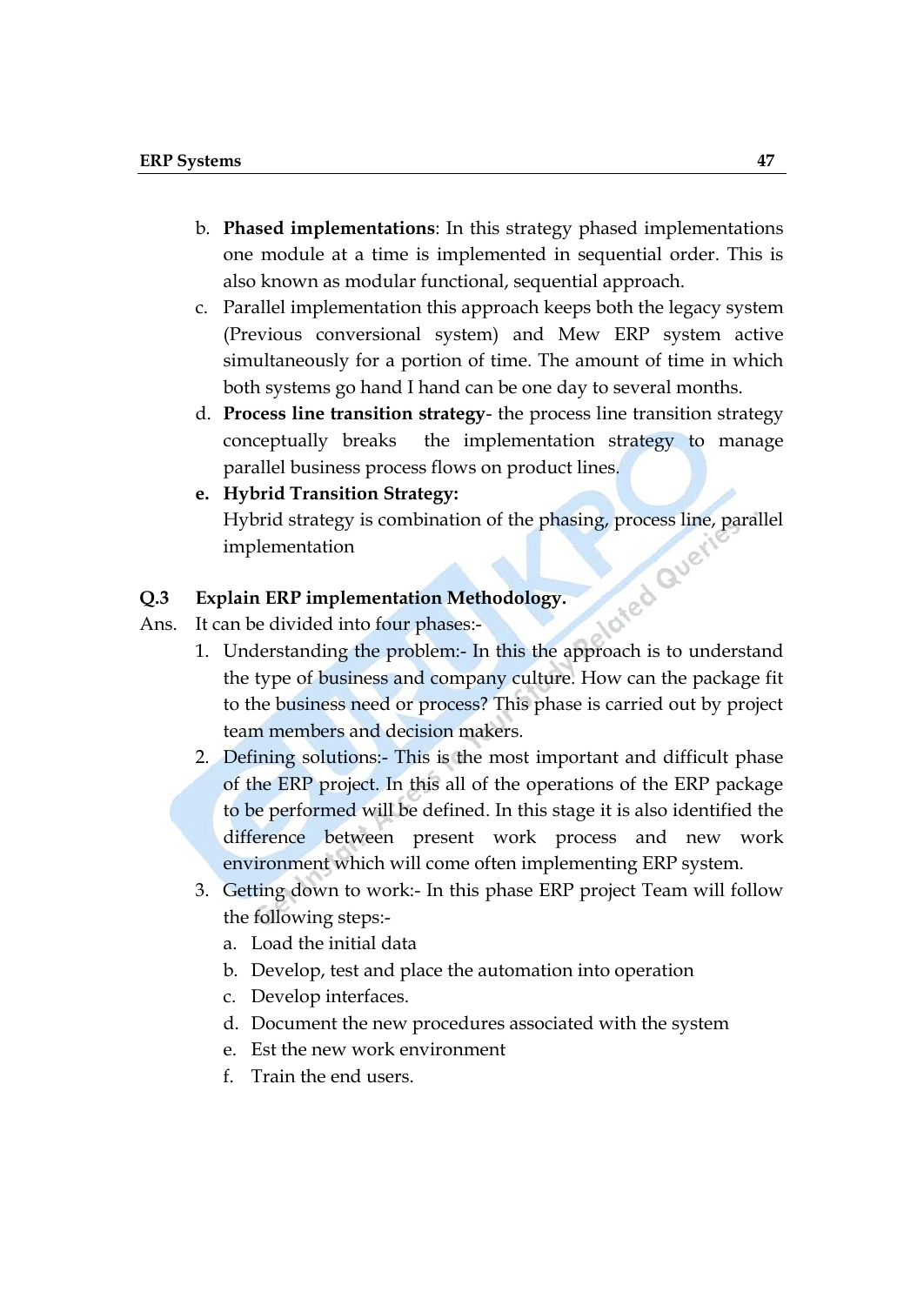4. Going live:- Here user will start using the system. Here there is no assurance of success, because practically any problem can occur.

## **Q.4. What is ERP customization?**

Ans. English mean of customization is to convert or adapt. Here in ERP customization is a big area of concern for enterprises which are using ERP systems.

Customization of ERP program can be very expensive. The actual customization of ERP system makes it more difficult to convert or upgrade. Customization should be generally avoided.

There are two types of customization:-

- a. Strategic customization- strategic customization is actually customization to achieve strategic goal. Strategic customization should be in the favour of the organization.
- a. Consistency customization- This customization is performed for the purpose of consistency purpose. The reason is to fill the gap between ERP and business processes.

### **Q.5 Explain ERP as a manufacturing perspective?**

Ans. The manufacturing segment is 25% of total I.T. which is a largest segment. In most of the organization they spend more on I.T.in the process manufacturing sector. I.T.priorities in manufacturing iscontrolling inventory, marketing production costs, delivery channel relationship.

The investment areas of manufacturing companies:

- a. Infrastructure
- b. Software design
- c. Software package
- d. ERP package
- e. ERP implementation services
- f. External connectivity
- g. Data warehousing
- h. E-commerce

ERP is stoppage for all manufacturing industry and more and companies are going to ERP solutions. ERP is a huge approach area and leads to bottom-up change in the organization.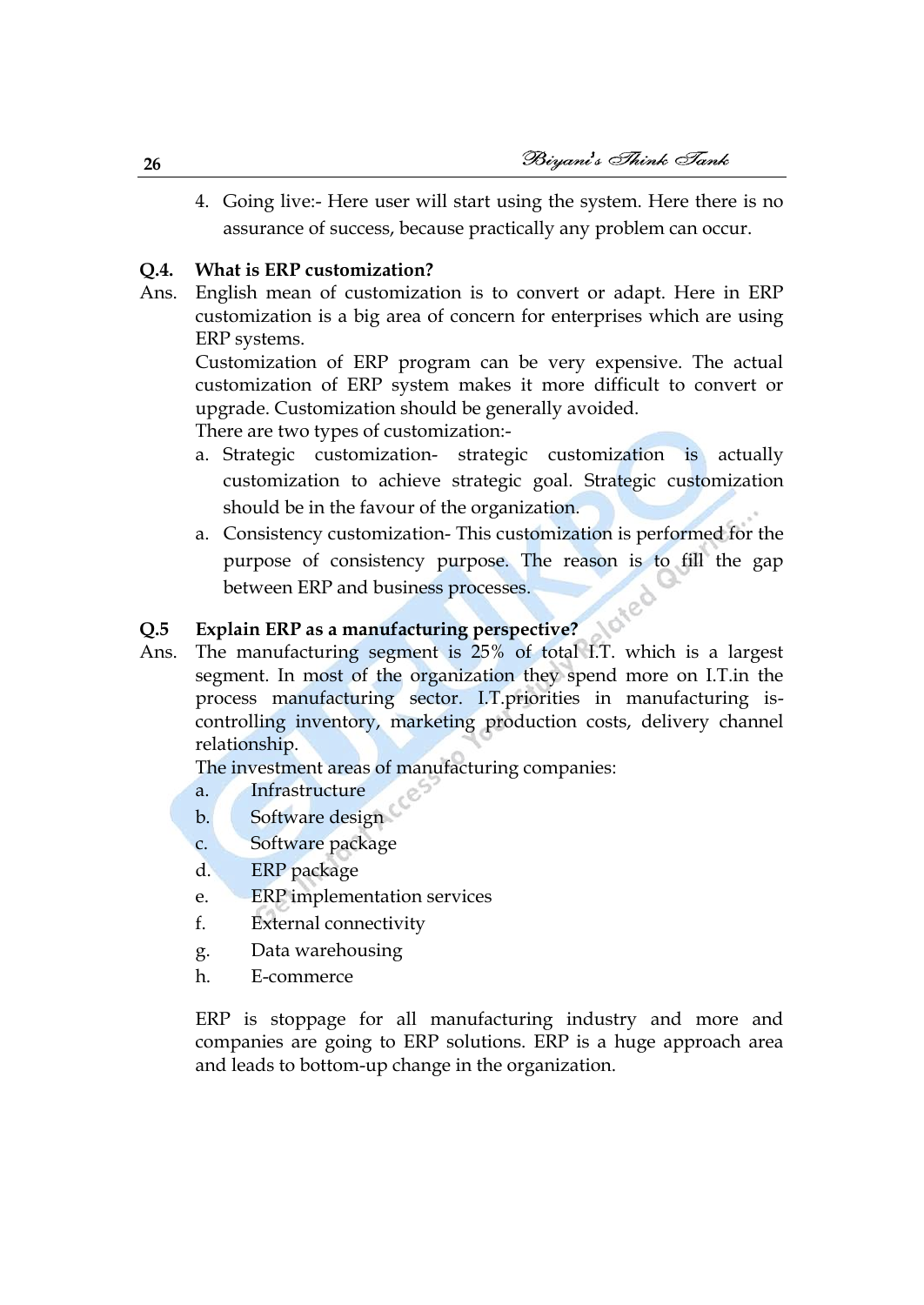#### **Q.6. Explain the framework for evaluating ERP acquisition?**

Ans. There are organizations in the market vary in size for medium and small organization it is hard to estimate or organize. The economical and organizational impacts related to ERP system.

In any enterprise, whenever implementing a new IS like an ERP, companies should re-design their business process. According to the actual requirements to get the benefits of IT.

There are two approaches to the acquisition of an ERP system-

- a. Traditional Approach: In this approach BPR (Business Process Reengineering) is used. Through this many changes can be seen like the way people work, distribution of responsibility and decision making power, strategic importance of business function.
- b. Simplified Approach: In this approach ERP implementation is without BPR technique. This approach comes at the first place where the company adapts its processes according to the ERP system requirements.
- **Q 7. What is AHP?**
- Ans. AHP is Analytical Hierarchy Processes. AHP can be defined as in simple terms a process where decision problem are solved. Multiple solutions has to be found out for the decision problem and then priorities are made according to the alternatives.

In this approach a complex or difficult decision is break into one or more levels where through ratio comparison evaluation or assessment can be done.

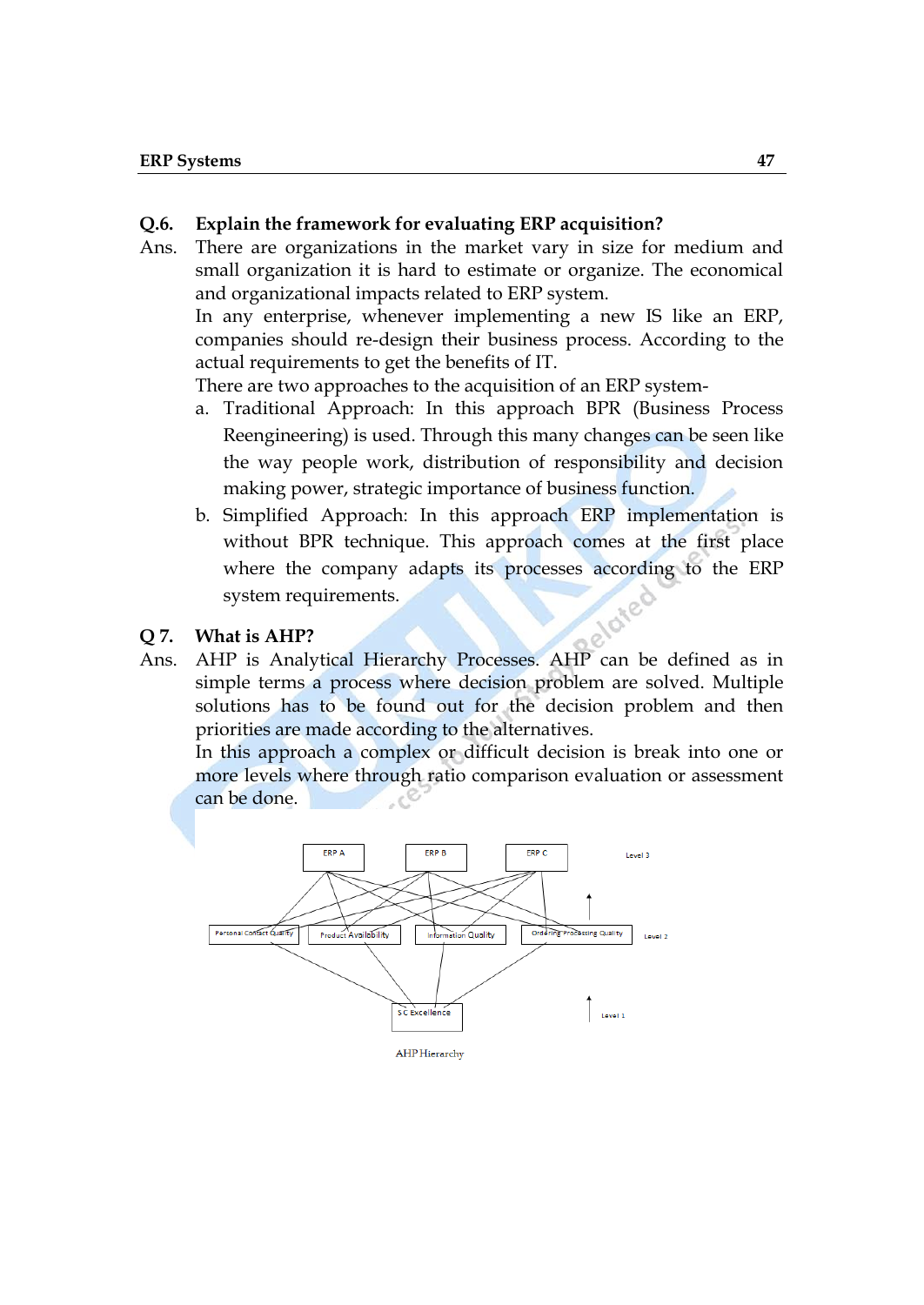- 1. Level 1 denotes goal
- 3. Level 2 denotes critical factors
- 4. Level 3 decision alternatives.
- Q.8. What do you mean by 'Selection of weights'?
- Ans. There is no correct way to calculate relative scores or weights. Here we estimate error. Here we decide the error is serious or not.

Get Instant Access to Your Study Related Queries."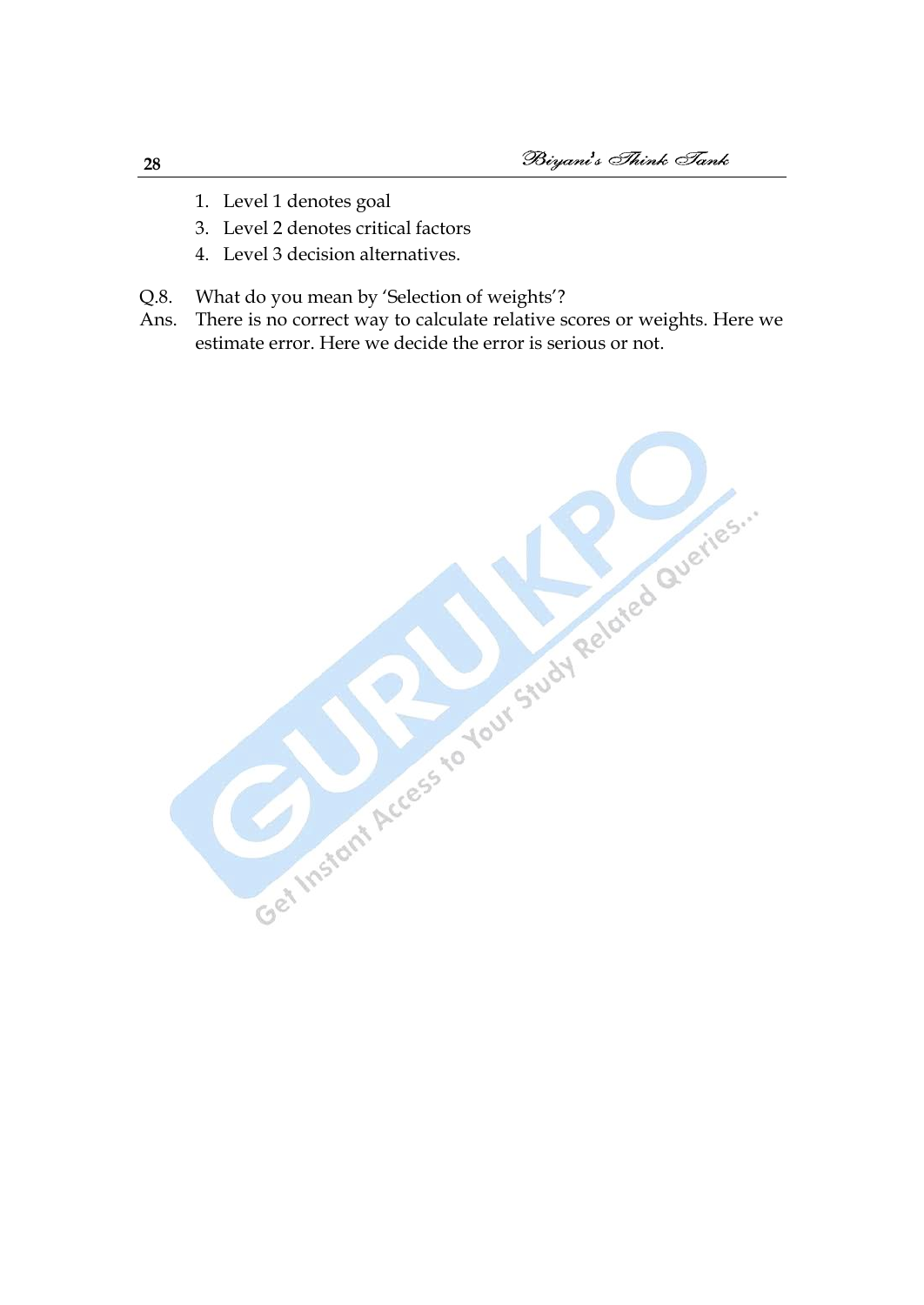## **UNIT IV**

## **Q.1. Describe the critical success and failure factors for implementation?**

- Ans. ERP implementation includes people departments, processes and organization. ERP system also face high stress, long hours, uncertainty. Critical success factors:-
	- 1. Strong leadership provided by an executive management planning committee.
	- 2. Great implementation teams.
	- 3. Mid-level management.
	- 4. Brilliant project management techniques
	- 5. The old systems.
	- 6. Measurements are implemented and closely monitored.  $\circ$ <sup>5</sup><br>
	7. Implementation schedule is established.<br>
	8. Change management techniques.<br>
	9. Education and training.<br> **Failure factors:**
	- 7. Implementation schedule is established.
	- 8. Change management techniques.
	- 9. Education and training.

## **Failure factors:-**

- 1. Poor leadership from top management
- 2. Existing redundant or non-value added.
- 3. Unrealistic expectations.
- 4. Poor project management
- 5. Inadequate education and training.
- 6. Trying to maintain the status quo.
- 7. A bad match.
- 8. Inaccurate data
- 9. ERP implementation is viewed as an I.T. project.
- 10. Significant technical difficulties.

## **Q.2. Describe ROI of ERP implementation.**

Ans. ROI is simply the figure of benefits of an investment Which is divided by sum of the costs, spoken in percentage terms. ROI is not silver bullet to analyze all IT decisions and not all IT benefits can be quantifies. Benefits from an ERP project different from company, industry, solution and vendor. No standard calculation or estimation method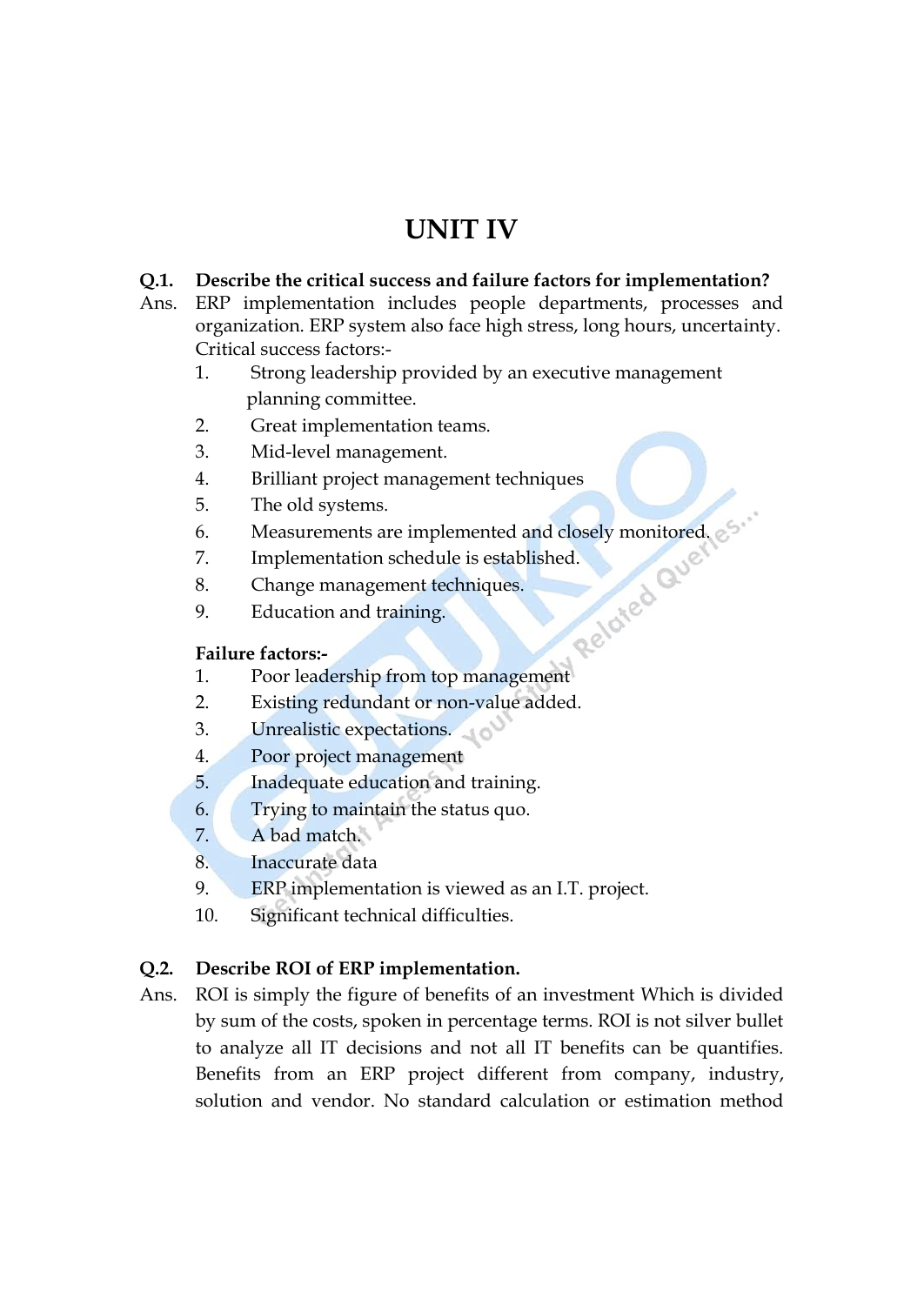can sufficiently project the benefits applicable t any specific situation. Following a structured method of analysis will lead to reasonable estimation of expectation of benefits. It is difficult to completely, accurately calculate the expected ROI before an implementation an even the actual achieved ROI after implementation.

- 1. Inventory reduction- Reduction of inventory levels including raw materials, WIP (work in progress) and finished goods. By reducing inventory levels, the financial value stored in that inventory become cash on the balance sheet and is available for other investment.
- 2. Improved process efficiency- The ERP application automates each of the company"s major business processes, working in an integrated cyclical fashion starting from the procurement of materials, warehouse management, and machine maintenance and through sales management.
- 3. Improved vendor relations- Some ERP software provides features of tracking all vendors, RFQ"s previous purchase and term of purchases.
- 4. Waste reduction- Raw materials represent a significant cost of production and a variety of factors can cause waste to occur in production, especially waste occurring through theft, expiration and improper mixing.

## **Q.3. What do you understand by Hidden Cost?**

- Ans. ERP software packages promise great benefits. But what are the costs involved? Exactly how much will one have to pay to get them? In most cases, the ERP implementation cost will exceed the budget? Why is this? Even a well planned and though-out budget may be exceeded. In this section we will examine the areas that most managers fail to account for in their budgets.
	- 1. Training
	- 2. Customization
	- 3. Integration and testing
	- 4. Data conversion
	- 5. Data analysis
	- 6. Consultants
	- 7. Brain drain
	- 8. Continuing maintenance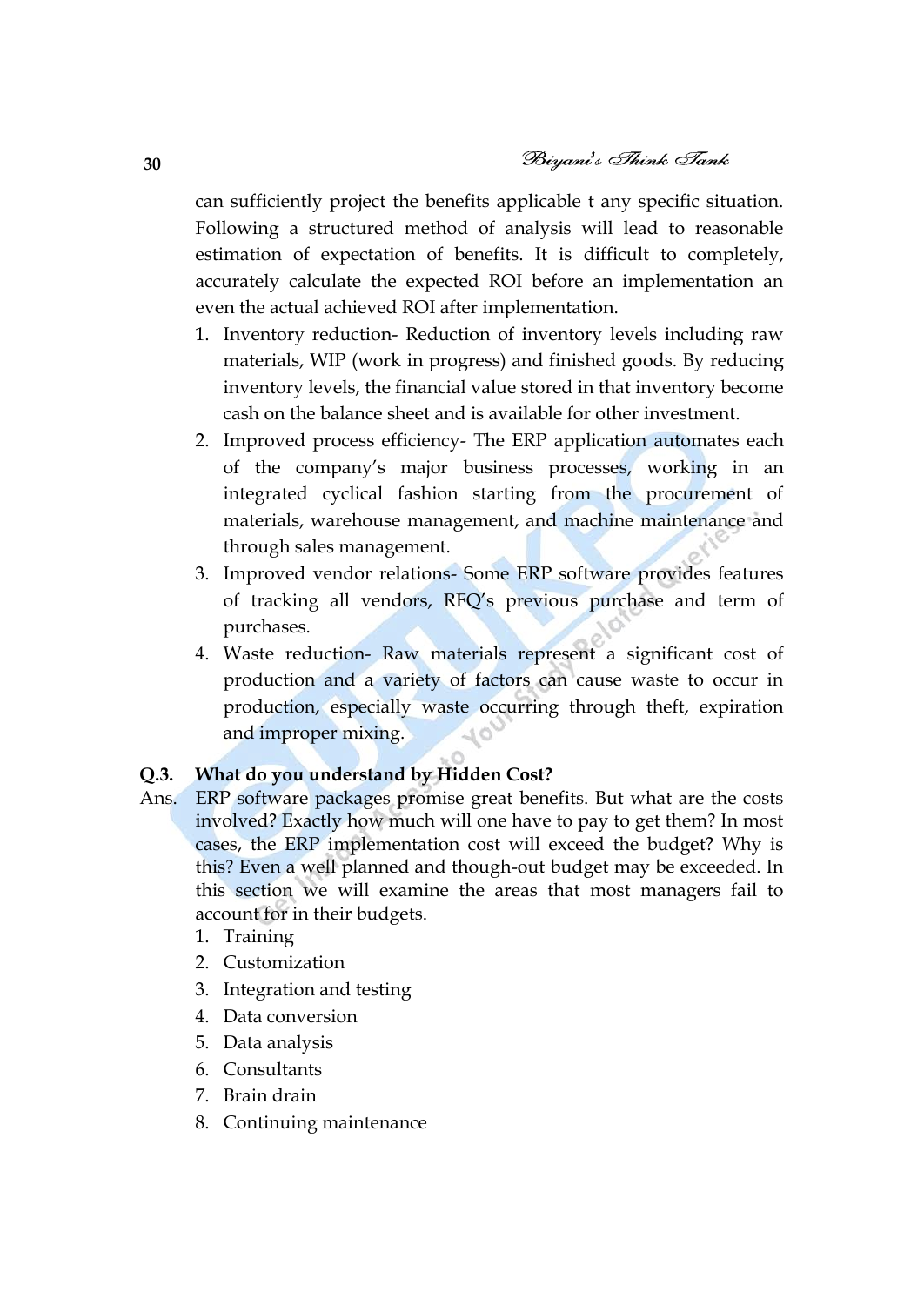#### **Q.4. Explain ERP success inhibitors and success accelerators.**

We have seen the different objective, phases and strategies for implementing an ERP system. Yet many ERP implementations fail miserable during the initial stages of the operational phase itself or fail or deliver the promised benefits. **Why does this happen?** Given below are some of the most common reasons-

- a. Lack of top management buy-in, commitment and support
- b. Improper planning and budgeting
- c. Use of wrong ERP tool
- d. Lack of training and
- e. Work culture of the organization.

#### **ERP success Accelerators**

Accelerators are pre-configured versions of an ERP software solution, usually based on specific industry verticals. Some vendors also provide tools designed to accelerate the configuration process by providing lists of standard questions that their functional consultants use to configure the software to meet a client's business requirements.

Three common misconceptions about ERP software accelerators-

- a. People and Business processes are the challenge, not the software
- b. 'Pre-configuration' may or may not meet your specific requirements
- c. Decision making and executive alignment can not be automated or accelerated.

### **Q.5. What do you understand by management concern for ERP Success?**

- Ans. For management issues it can be divided into three categories: shortterm, middle-term and long-term. There are two short-term issues Y2K and a single European currency. The second is shifting from legacy systems and avoiding implementation delays. The medium-term issue for management is return on investment and the long-term issue. ERP deployment has two parts:
	- 1. Selection: It involves spending time in just listening to the views of various people who are involved. Since there are bound to be differences of opinion, especially among people who are very senior in the management, it is an area which should not be left to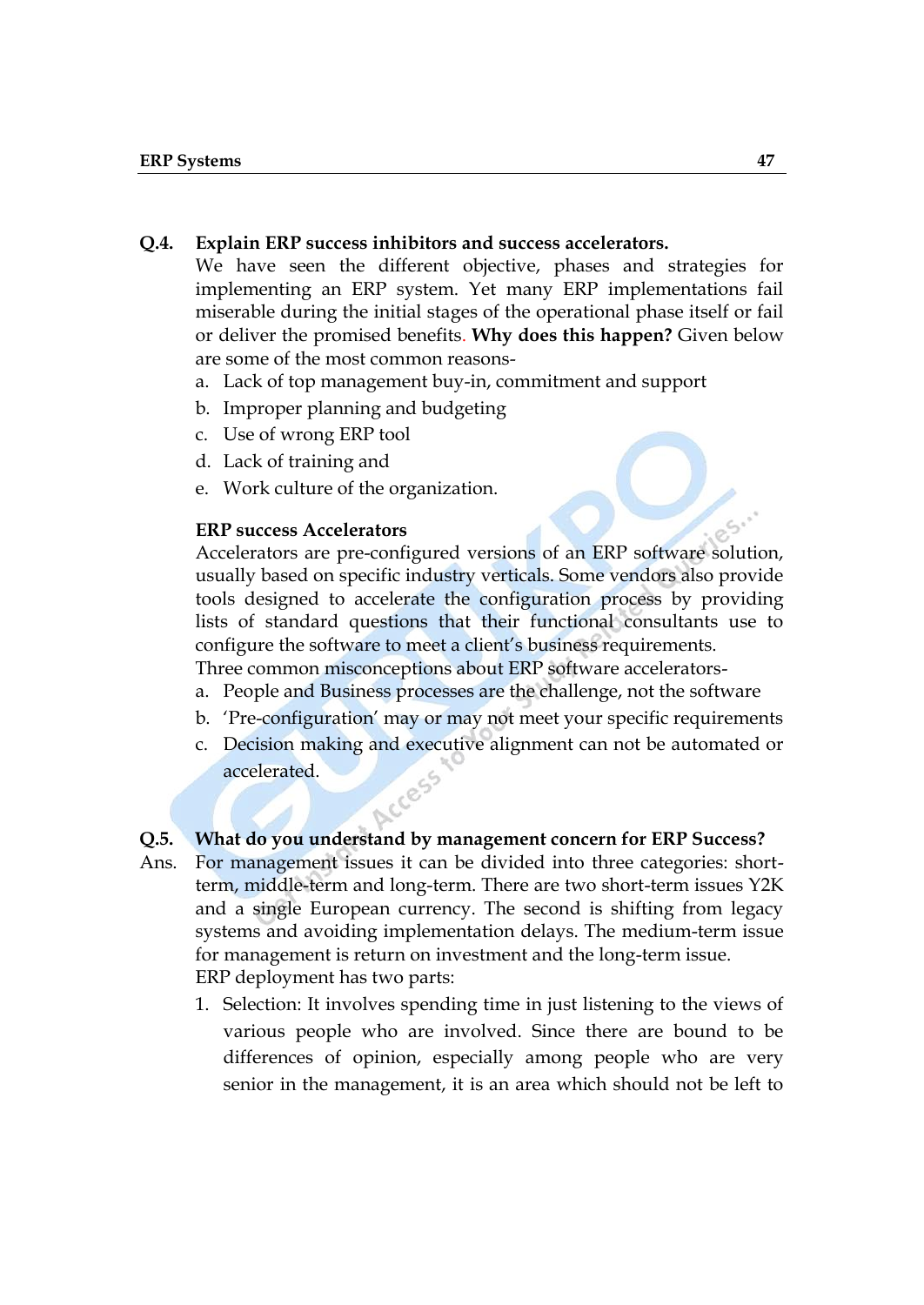the ERP set-up alone and the senior-most managers, even the CEO, must get involved.

2. Implementation: implementation time is also reduced by selecting a system that is simple and offers smart tools for system administration. A system that offers an abundance of unnecessary features can only increase the implantation time.

### **Q.6. Explain Strategic Grid.**

- Ans. The strategic grid is a widely known model proposed by Mcfarlan, which allows the visualization of the relationship between IT strategy and the business strategy, considering both present and future situations. The axes of the IT strategic grid portray the current and future strategic importance of IS activities In the organization plotted on the y-axis and x-axis respectively. There are four quadrants:
	- a. Strategic quadrant- Organization in this quardrant are critically dependent on the smooth functioning of the IS activity for both their current and future needs.
	- b. Turnaround Quadrant- Organizations in this quadrant are not critically dependent upon IS applications for their current operations.
	- c. Factory Quadrant- Organizations in it are critically dependent upon existing IT support system.
	- d. Support Quadrant- Organizations in this quadrant are in the lowest-rated quadrant of the grid, suggesting that top-management concern and involvement in IT and IS would not be strongly emphasized.

====================================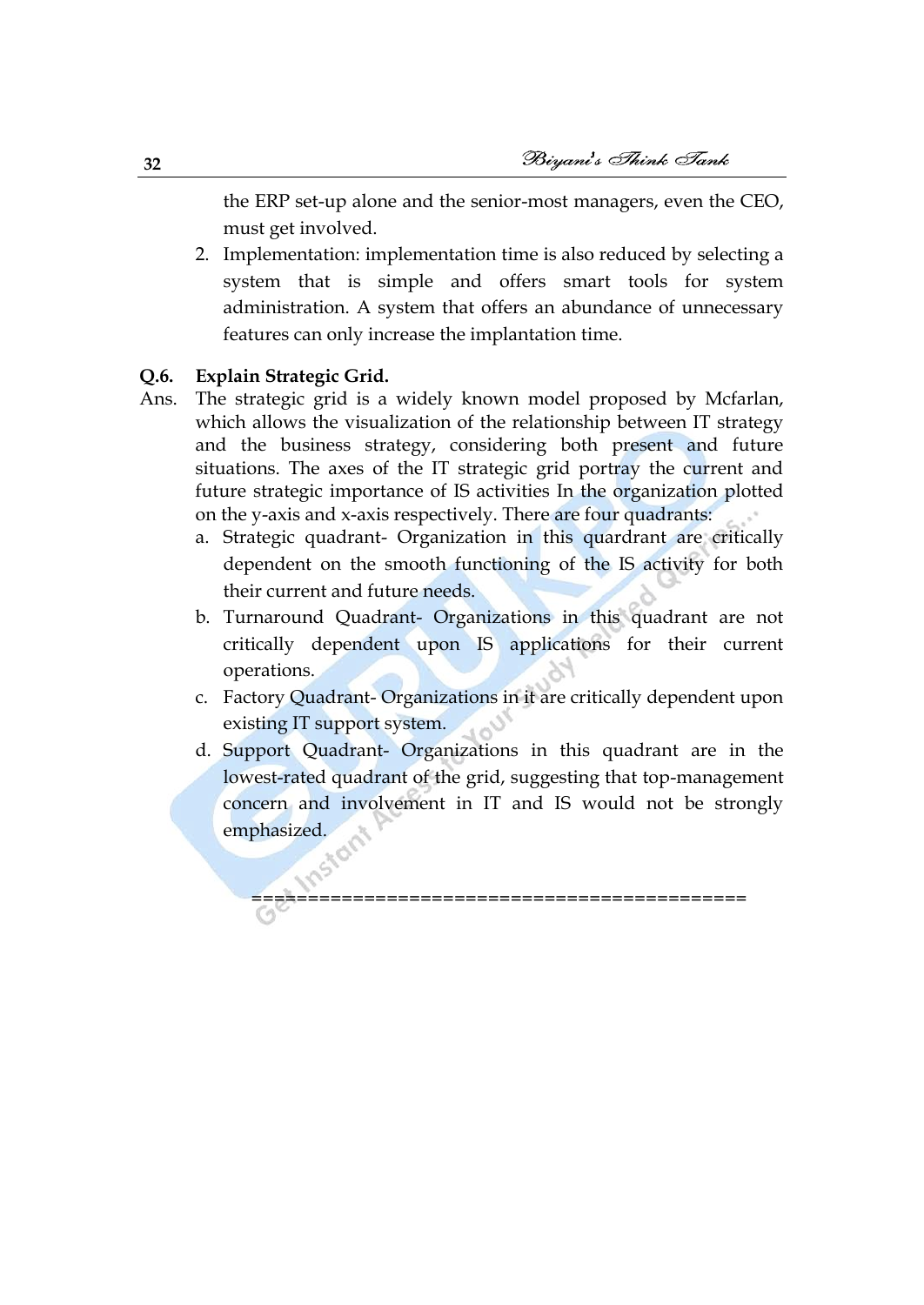## **UNIT V**

#### **Q.1 Explain extended ERP Components?**

- Ans: Extended ERP components are the extra components that meet the organizational needs not covered by the core components and primarily focus on external operations. The common extended ERP components are :
	- a) Business Intelligence Components : ERP systems offer powerful tools that measure and control organizational operations. Many organizations have found that these valuable tools can be enhanced to provide even greater value through the addition of powerful business intelligence systems. Business intelligence describes information that people use to support their decision-making efforts.
	- b) Customer Relationship Management Components : ERP vendors are expanding their functionality to provide services formerly supplied by Customer Relationship Management (CRM) involves managing all aspects of a customer's relationship with an organization to increase customer loyalty and retention and an organization"s profitability.
	- c) Supply Chain Management : It is a systems approach to managing the entire flow of information materials, and services from raw materials suppliers through factories and warehouses to the end customer. SCM is different from supply management which emphasizes only the buyer-supplier relationship.
	- d) E-Business :E-business stands for "electronic business", which involve communications and doing business electronically through the Internet.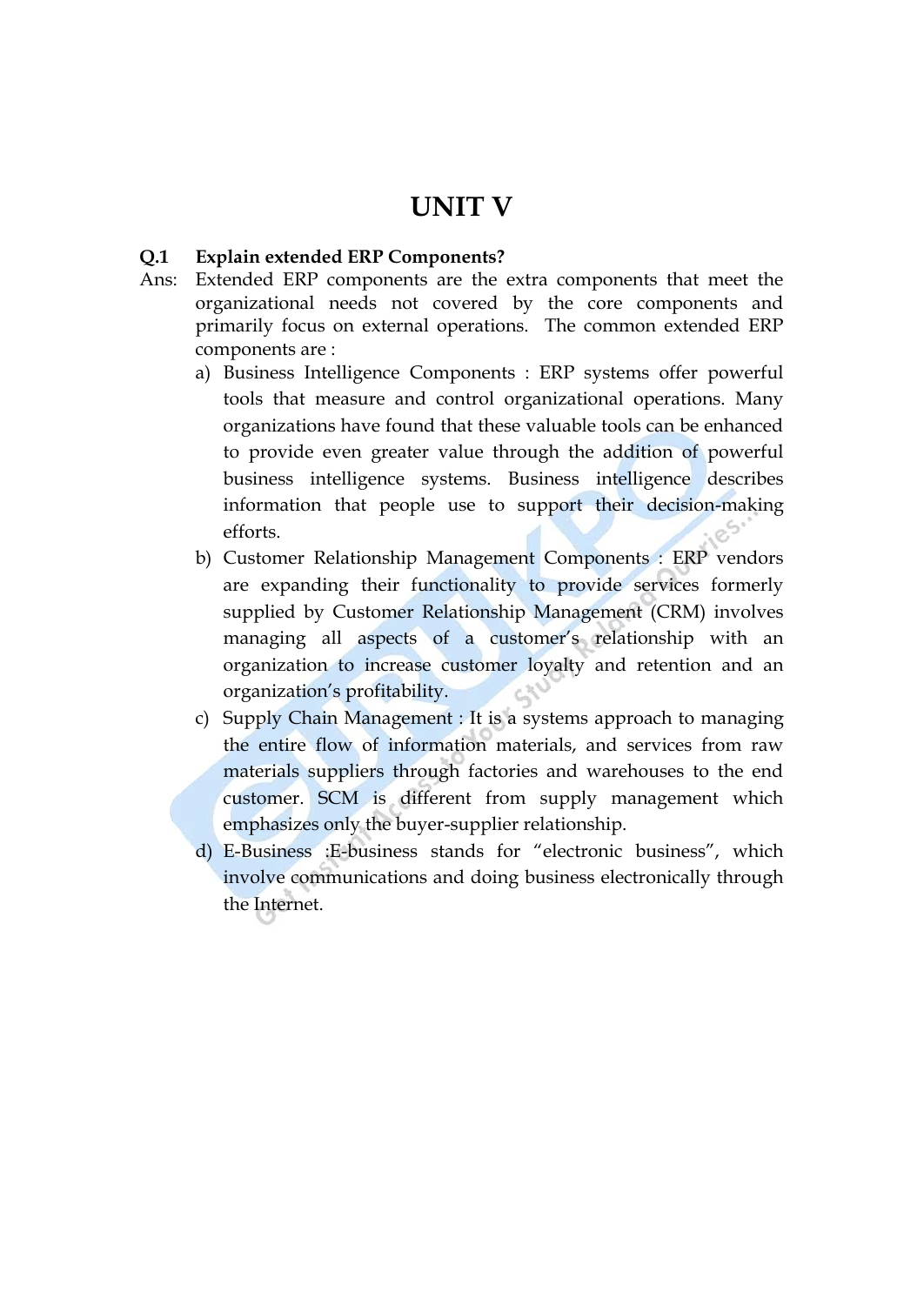

Differences between ERP and Extended ERP

| Element      | <b>ERP</b>                 | <b>Extended</b> (ERP)             |
|--------------|----------------------------|-----------------------------------|
| Role         | <b>Internal Enterprise</b> | Whole value chain participation   |
|              | optimization               |                                   |
| Domain       | Manufacturing and          | All sectors/ segments             |
|              | distribution               |                                   |
| Function     | Manufacturing, sales,      | Cross industry, industry sectors, |
|              | finance, HR                | and specific industry processes.  |
| Process      | Internal, hidden           | Externally connected to other     |
|              |                            | stakeholders                      |
| Architecture | Web-aware, closed          | Web-based, open and component-    |
|              |                            | based                             |
| Data         | Internally generated and   | Internally and externally         |
|              | used                       | published and used.               |

#### **Q.2 Explain ERP and E-Commerce.**

The majority of modern ERP systems are fully Internet-enabled systems. This means that communication between a server where an ERP systems is installed and many clients is done through the Internet. An ERP system may comprise three main tiers: